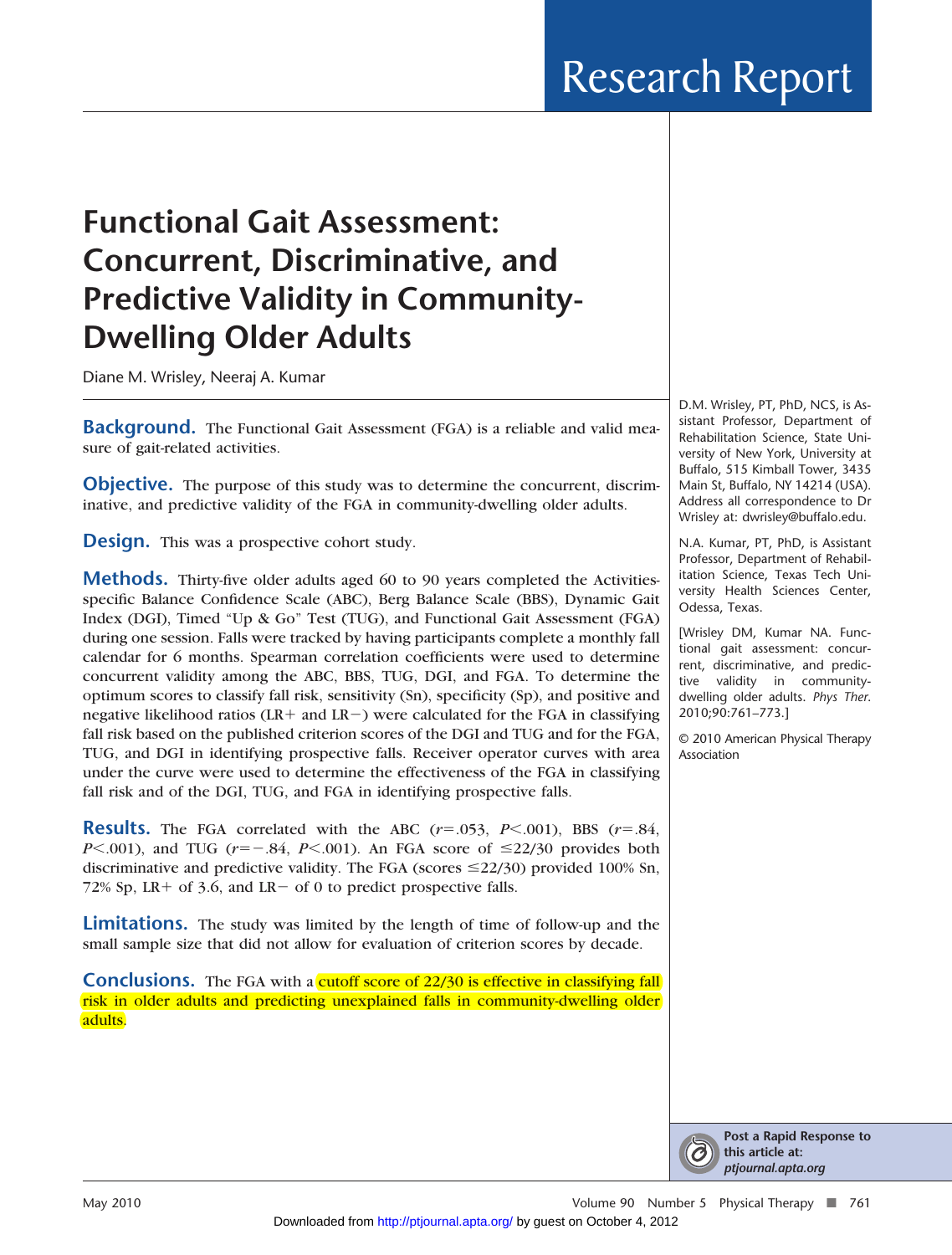Ferming in older adults is among<br>the top public health issues in<br>the United States. Approxi-<br>mately 35% of adults over the age of alling in older adults is among the top public health issues in the United States. Approxi-65 years fall each year, and the risk of falling increases to 50% in adults over the age of 70 years.1–3 Falls in elderly people have been associated with significant decline in function and increased mortality and morbidity.4 –7 Many factors may contribute to falling in elderly people, including lower-extremity weakness, balance disorders, functional and cognitive impairments, visual deficits, polypharmacy, and environmental factors.8 Postural instability and gait abnormalities are strongly associated with falling in elderly people. Frequently, older adults are not aware of their risks of falling and do not report these issues to the health care professionals who care for them.8 Consequently, opportunities for prevention of falls often are overlooked, with the risk of falling evident only after injury and disability have occurred.9 –11 Recognition of older adults at risk for falls is an important task for physical therapists, as there is increasing evidence that frequency and consequences of falls can be decreased through interventions.12–15

The development and use of tools that screen for fall risk are useful to identify those older adults who require evaluation as to the cause of falling in order to prescribe the appropriate intervention. Several fall risk screening tools have been developed for and tested with older adults.16 –20 These tools include the



**Available With This Article at ptjournal.apta.org**

#### **• [Audio Abstracts Podcast](http://ptjournal.apta.org/cgi/content/full/90/5/DC1)**

*This article was published ahead of print on April 1, 2010, at ptjournal.apta.org.*

Timed "Up & Go" Test (TUG),<sup>18</sup> the Berg Balance Scale (BBS), 16,21 the Performance-Oriented Mobility Assessment (POMA),<sup>20</sup> and the Dynamic Gait Index (DGI).19 The specificity (SP) and sensitivity (Sn) of these tools to identify individuals at risk for falls range from 59% to 89%,7,17,22–26 yet the majority of these tools were validated by their ability to discriminate between those with a history of falling and those who had not fallen.<sup>17,20,22,24</sup> The gold standard is to validate the tools prospectively to determine whether the clinical performance tool can determine who will fall within a specified period of time. Many of these clinical performance tests, such as the POMA,<sup>20</sup> BBS,<sup>25</sup> and DGI,<sup>27</sup> appear to have a ceiling effect in communityliving older adults and are not sensitive to minor differences among individuals that may indicate risk for falls and may direct intervention.

The Functional Gait Assessment (FGA)28 is a modification of the DGI<sup>19</sup> that was developed to improve the reliability of the DGI and to reduce the ceiling effect seen with the DGI in patients with vestibular disorders.27 The FGA is a 10-item clinical gait test during which participants are asked to perform the following gait activities: walk at normal speeds, at fast and slow speeds, with vertical and horizontal head turns, with eyes closed, over obstacles, in tandem, backward, and while ascending and descending stairs.28 The FGA is scored on a 4-level  $(0-3)$  ordinal scale; scores range from 0 to 30, with lower scores indicating greater impairment. In adults with vestibular disorders, the interrater reliability of the FGA was reported as  $r = .86$  (intraclass correlation coefficient [ICC (2,1)]) and intrarater reliability as  $r = .74$  (ICC [2,1]).<sup>28</sup> Individual FGA item interrater and intrarater reliability ranged from  $r = 0.16$  to  $r = 0.83$  (kappa). Walker et al29 found the interrater reliability

of the FGA to be  $r = .93$  (ICC [2,1]) in community-dwelling adults following a training session of the raters. In people with vestibular and balance disorders, the FGA correlated with the Activities-specific Balance Confidence Scale (ABC)  $(r=0.64)$ , the Dizziness Handicap Inventory  $(r=-.64)$ , perceived symptoms of dizziness  $(r=-.70)$ , number of falls in the previous 6 months  $(r=-.66)$ , the TUG  $(r=-.50)$ , and the DGI  $(r=.80)$ .<sup>28</sup> The FGA eliminated the ceiling effect in the DGI seen when testing people with vestibular dysfunction.<sup>28</sup> Walker et al<sup>29</sup> provided reference group data for the FGA in community-dwelling adults in decades from age 20 to 90 years. They found that total FGA scores decreased by decade over the age of 60 years, with adults over the age of 80 having significantly lower scores. For adults up to the age of 60 years, the normal score on the FGA would be considered  $\geq$ 27/30; for adults from ages 60 to 80 years, the normal score on the FGA would be considered  $>24/30$ ; and for adults over the age of 80 years, the normal score would be considered  $>19/30.^{29}$  However, no protocol was included that would ensure that the participants' balance abilities were normal, and there was no significant history of falls. This is especially important when considering the normative scores for older adults above 80 years.

Due to the range of clinical gait activities within the FGA, we believe that it may be a more useful assessment tool to guide intervention to decrease fall risk in communityliving older adults than currently used clinical measures such as the POMA, TUG, BBS, and DGI. However, the clinical usefulness of a test increases when clinicians know its concurrent, discriminative, and predictive validity. Discriminative and predictive validity may provide indications of which scores are within normal limits and which correctly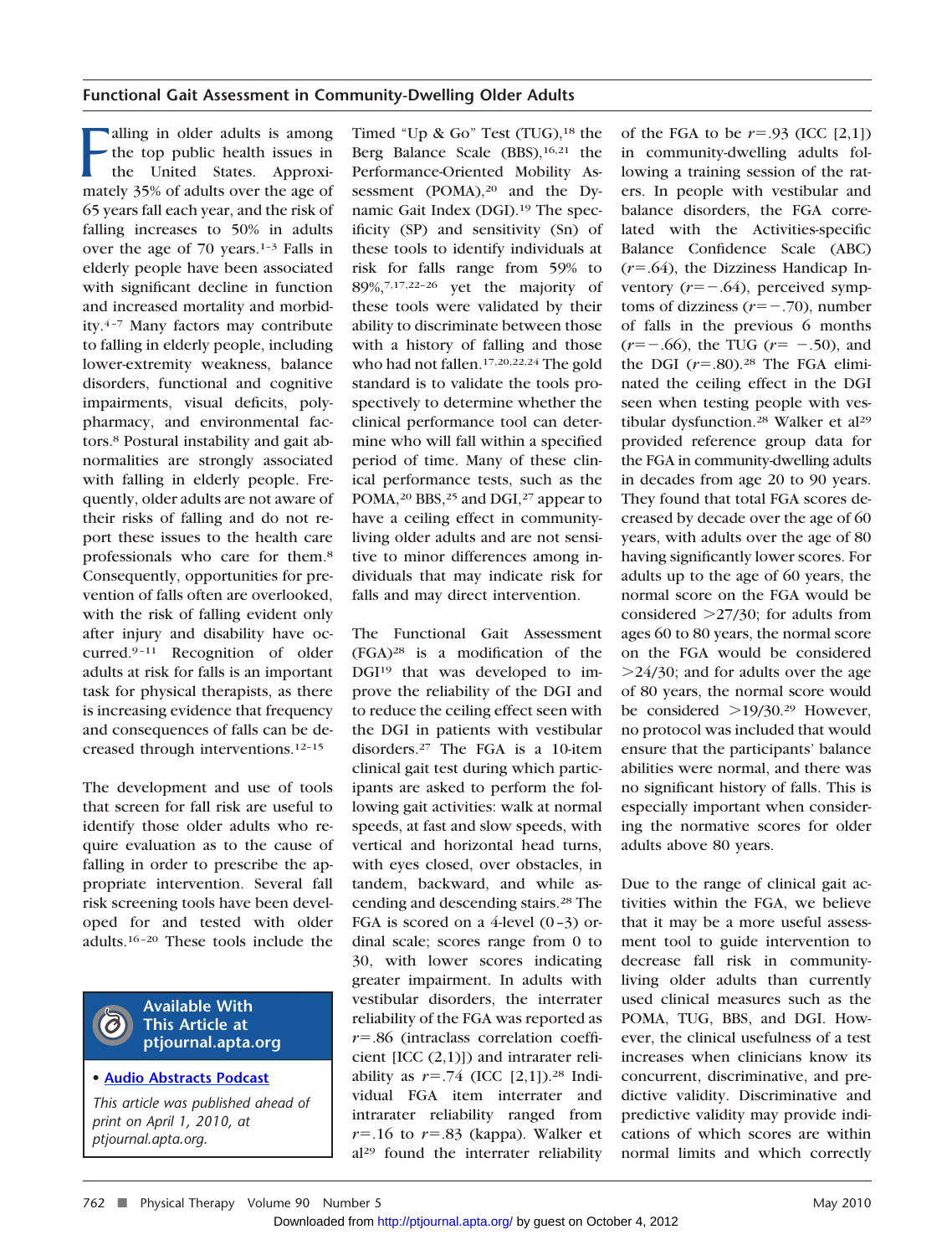| <b>Variable</b>                   | <b>All Participants</b> | <b>Nonfallers</b>       | <b>Fallers</b>         | <b>Significance</b><br>(P Value) | <b>Correlation</b><br><b>With FGA</b> |
|-----------------------------------|-------------------------|-------------------------|------------------------|----------------------------------|---------------------------------------|
| Age $(y)$                         | 72.9(7.8)               | 71.5(7.2)               | 77.7(7.8)              | .14 <sup>b</sup>                 | $-.47 P=.005$                         |
| Sex                               | 18 F, 17 M              | 14 F, 15 M              | 4 F, 2 M               | .95 <sup>c</sup>                 | $-.09 P=.603$                         |
| Height (cm)                       | 166.1(10.7)             | 166.9 (10.7)            | 165.6(11.9)            | .90 <sup>b</sup>                 | $-.02 P=.93$                          |
| Weight (kg)                       | 75.3 (15.6)             | 73.5 (14.2)             | 86.4 (19.6)            | .16 <sup>b</sup>                 | $-.08 P = .66$                        |
| <b>MMSE</b>                       | 28.7(1.5)               | 28.9(1.2)               | 28.7(2.0)              | .89 <sup>b</sup>                 | $.26 P = .13$                         |
| ABC, range                        | 90.5 (9.3), 64.4-100.0  | $91.2(9.1), 64.4-100.0$ | 86.5 (11.6), 66.3–95.0 | .31 <sup>c</sup>                 | .53 P < 001                           |
| Berg Balance Scale, range         | $52.7(4.0)$ , 38-56     | 53.8 (2.9), 46-56       | 47.8 (5.3), 38-54      | .003 <sup>c</sup>                | .84P<.000                             |
| Timed "Up & Go" Test, range       | $10.9(4.1)$ , 7.2-32.2  | $9.8(1.6)$ , 7.2-13.0   | 15.8 (8.2), 9.5-32.2   | .001 <sup>b</sup>                | $-.84 P< .000$                        |
| Dynamic Gait Index, range         | 20.8 (3.4), 8-24        | $21.9(2.3), 15-24$      | $16.5(4.6), 8-20$      | .001 <sup>c</sup>                | .94 P< .000                           |
| Functional Gait Assessment, range | $23.3(5.3), 9-30$       | $24.9(4.2), 15-30$      | $16.2(4.4), 9-20$      | .000 <sup>c</sup>                |                                       |

#### **Table 1.**

Participant Demographic Information*<sup>a</sup>*

a Reported values are mean (SD), unless otherwise indicated. Nonfallers=participants who did not experience an unexplained fall in the 6 months following testing. Fallers=participants who experienced 1 or more unexplained falls in the 6 months following testing. An *explained fall* was defined as a fall that was unavoidable due to medical, environmental, or task-related causes. *Unexplained falls* are all other falls. M=male, F=female, MMSE=Mini-Mental State Examination, ABC=Activities-specific Balance Confidence Scale. Correlations with Functional Gait Assessment performed using Spearman correlation

coefficient.<br> **b** Difference between fallers and nonfallers calculated using independent *t* test.

<sup>*c*</sup> Difference between fallers and nonfallers calculated using Mann-Whitney *U* test.

classify fall risk. The determination of a cutoff score for the FGA that classifies individuals who are at increased risk of falls would provide clinicians with an additional screening tool. Discriminative validity is determined by evaluating how well a tool differentiates between 2 groups. For assessment tools that screen for fall risk, the older adults are frequently divided into groups based on history of falls. As the participants of this study did not have a history of falls, they were classified as having an increased risk of falls using the previously published criteria of the TUG and DGI. The discriminative validity of the FGA was determined by how well it identified those older adults classified as having increased fall risk. The optimum cutoff score was selected based on the FGA score with the highest sensitivity and lowest negative likelihood ratio, as it would identify the fewest false negatives. The predictive validity of the FGA was determined by how well the proposed cutoff score, established during the evaluation of discriminative validity, identified older adults who fell in the following 6

months. Therefore, the purpose of this study was to determine: (1) the concurrent validity of the FGA with the ABC, BBS, and TUG, and (2) the discriminative and predictive validity of the FGA in classifying fall risk in older adults.

#### **Method Participants**

Thirty-eight older adults were recruited as part of a larger study on the effect of age and functional level on balance. Demographic data are listed in Table 1. All participants met the following inclusion criteria: aged between 60 and 90 years; lived independently in the community; were able to stand independently longer than 1 minute; and had a Mini-Mental State Examination score of greater than 24. Participants were excluded if they had a history of osteoporosis, recent fractures, or lower-extremity surgery; had a history of progressive neuromuscular disorder; had a history of whiplash, neck injury, or current complaints of neck pain; had a history of unstable angina or uncontrolled cardiorespiratory problems; were taking any medications (eg,

benzodiazepines, antidepressants, hypnotics) that might affect balance; had a history of any falls in the previous 6 months and more than one fall in the last year; had pain in any segment greater than 2/10 on a 10 point verbal analog scale  $(0 = "no$ pain,"  $10$  = "worst pain imaginable"); or did not return the monthly fall calendar. Three participants were excluded because they did not return their monthly fall calendars.

We estimated that 30 participants were needed for a power of 92% using a conservative estimate of 65% positive predictive value and 90% negative predictive value for the chi-square analysis. The actual power of the chisquare analysis with the 35 participants included was 92% for the FGA versus prospective falls, 99% for the FGA versus the TUG (using  $>11.1$  seconds as the cutoff), and 91% for the FGA versus the DGI. The inclusion of human participants in this study was approved by the Health Science Institutional Review Board of the University at Buffalo. All participants provided informed consent prior to the beginning of the study.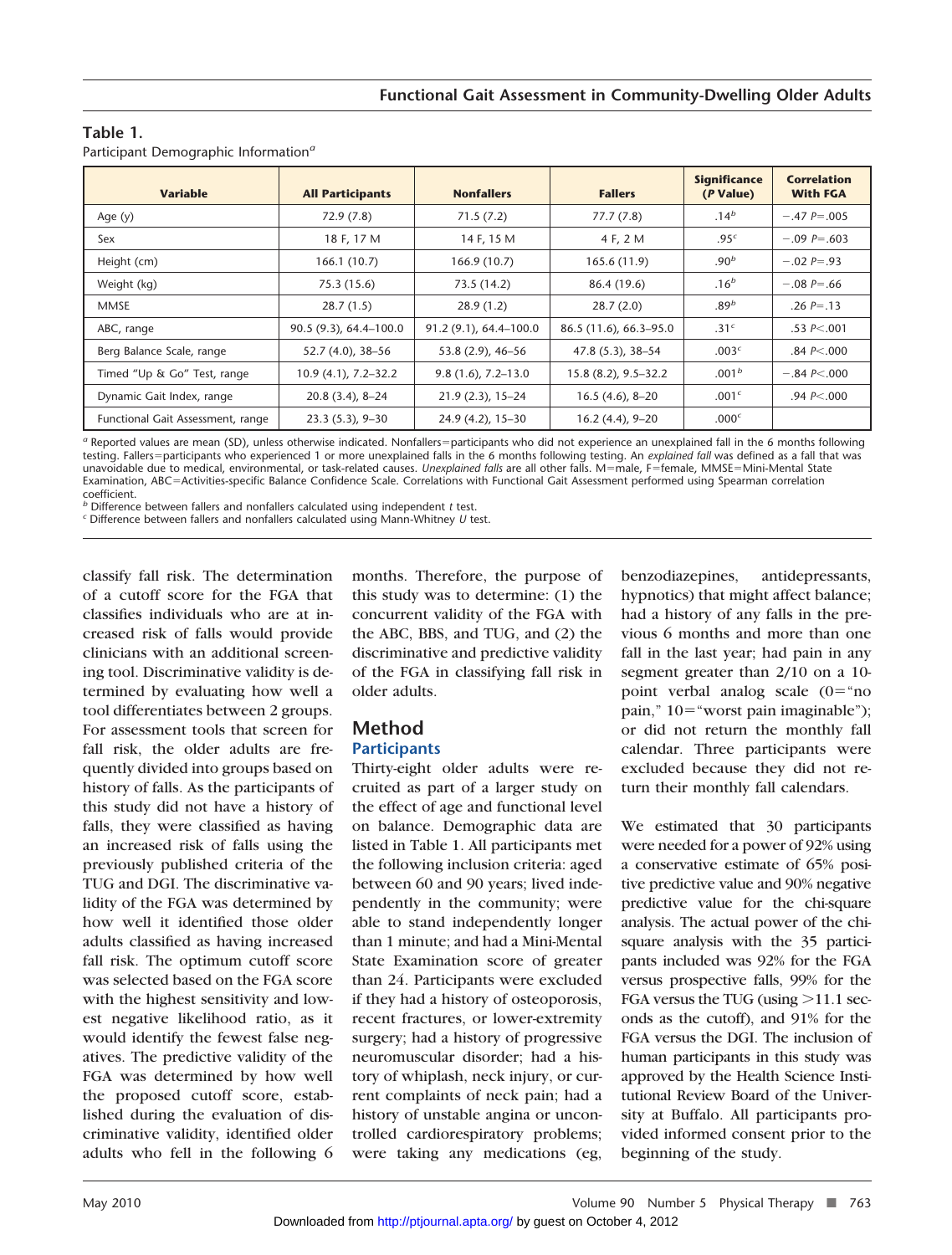#### **Procedure**

During the same session, participants completed the following assessment in the order listed: TUG, BBS, DGI, and FGA. All tests were administered by the same rater (N.A.K.), a physical therapist with 8 years of experience, who was trained in the administration of the tests by the other author (D.M.W.), a physical therapist with extensive experience using the tests in the evaluation and treatment of patients with balance dysfunction and one of the developers of the FGA. The test items on the BBS, DGI, and FGA were administered in their published order.16,18,19,28

Participants completed the ABC<sup>30,31</sup> to quantify their confidence in the ability to maintain balance. The ABC was completed during breaks between the other tests. The ABC is a 16-item self-efficacy scale that is scored on a 10-point ordinal scale.<sup>30,31</sup> Participants rate their confidence in maintaining their balance while performing 16 activities of daily living (ADL). Test-retest reliability of the ABC completed by 60 communitydwelling older adults over a 2-week period was reported as  $r = .92$  using the Spearman correlation coefficient.31 Scores on the ABC range from 0, indicating no confidence in the patient's ability to maintain balance while completing the activity, to 100, indicating complete confidence. The ABC correlates with physical function level in older adults: scores of  $\leq 50$  indicate a low level of functioning seen with adults receiving home care, scores between 50 and 80 indicate a moderate level of functioning seen in older adults with chronic health problems or living in retirement centers, and scores greater than 80 indicate high functioning seen in physically active older adults.32 Activitiesspecific Balance Confidence Scale scores of  $\leq 67$  indicate increased risk of falls.33

Participants completed the BBS as a means to quantify balance function. Although the BBS has a ceiling effect in community-dwelling older adults, it was included to provide a description of the participant sample and to illustrate the difference between those who prospectively experienced an unexplained fall and those who did not. The BBS is a 14-item clinical balance test that quantifies a person's ability to perform various sitting and standing activities such as standing from a chair, standing with feet together, reaching forward, and standing on one foot.<sup>16,17</sup> The test is scored on a 4-level ordinal scale, with lower scores indicating greater impairment. The test has interrater reliability of  $r=.98$  (ICC)<sup>16</sup> and  $r = .88$  (Spearman rho)<sup>25</sup> and correlates with the POMA (Pearson  $r = .91$ <sup>21</sup> and the TUG (Pearson  $r = .76$ ). Scores of less than  $46/56$ have been interpreted to indicate increased risk for falls in communitydwelling older adults, with a sensitivity (Sn) range of 64% to 82.5%, a specificity range of 90% to 94%, a positive likelihood ratio  $(LR+)$  of 6.1, and a negative likelihood ratio (LR-) of 0.4.25,26,33 Scores of  $\leq$ 50/56 have an LR+ of 3.1 and an LR- of 0.2 in community-dwelling older adults.26

The DGI<sup>19</sup> is a clinical gait test that was developed to assess fall risk in community-dwelling older adults. It is an 8-item test, rated on a 4-level ordinal scale, with lower scores indicating greater impairments. The DGI includes the activities of walking at normal speeds, walking at fast and slow speeds, walking with horizontal and vertical head turns, walking over and around obstacles, and ascending and descending stairs. The reliability of the DGI was .96 (using a ratio of subject variability to total variability) in community-dwelling older adults when the raters were trained by the developer of the test.24 Interrater reliability was *kap-* *pa*.64 when the test was used in patients with vestibular disorders<sup>27</sup> and  $r = .98$  (ICC) in people with multiple sclerosis when videotaped.34 The DGI correlates with the BBS  $(r=.67)$ , the use of an assistive device  $(r=-.44)$ , a history of imbalance  $(r=-.46)$ , and the Balance Self-Perceptions Test  $(r=.76)$ .<sup>24</sup> The DGI discriminates between older adults and individuals with vestibular disorders with and without a history of falling, with scores of 19 or less indicating an increased risk of falls.35 The ability of the DGI to classify older adults at risk for falls with scores of  $\leq$ 19/24 has been reported with an Sn of 59% and an Sp of 64%.24 Due to the similarity of the tests, the DGI and FGA were performed concurrently. Items on the DGI and FGA that are similar were performed once and scored according to their published criteria. The DGI and FGA were performed in the published order of the tests. Participants were provided with the standard instructions for each item and with a demonstration of the item, if needed. A maximum of 2 opportunities were provided to complete each task. A participant received a score of 0 if he or she was unable to perform a task as per the instructions of the DGI and FGA.

The TUG is a modification of the Get Up and Go test.<sup>18</sup> For the TUG, participants are timed as they stand up from a chair with arms, walk 3 m (9.84 ft) at their self-selected gait speed, turn around, come back to the chair, and sit down. For this study, participants were allowed 1 trial for practice and then performed 3 trials. The average of the 3 trials was used for analysis. The TUG has test-retest reliability of  $r = .99$  (ICC)  $[2,1]$ <sup>18</sup> and correlates with gait speed  $(r=-.81)$ , with the BBS  $(r=$ -.81), and with ADL function (Barthel Index,  $r = .78$ ).<sup>18</sup> Validity indexes for the TUG appear to be population dependent. Scores ranging from 10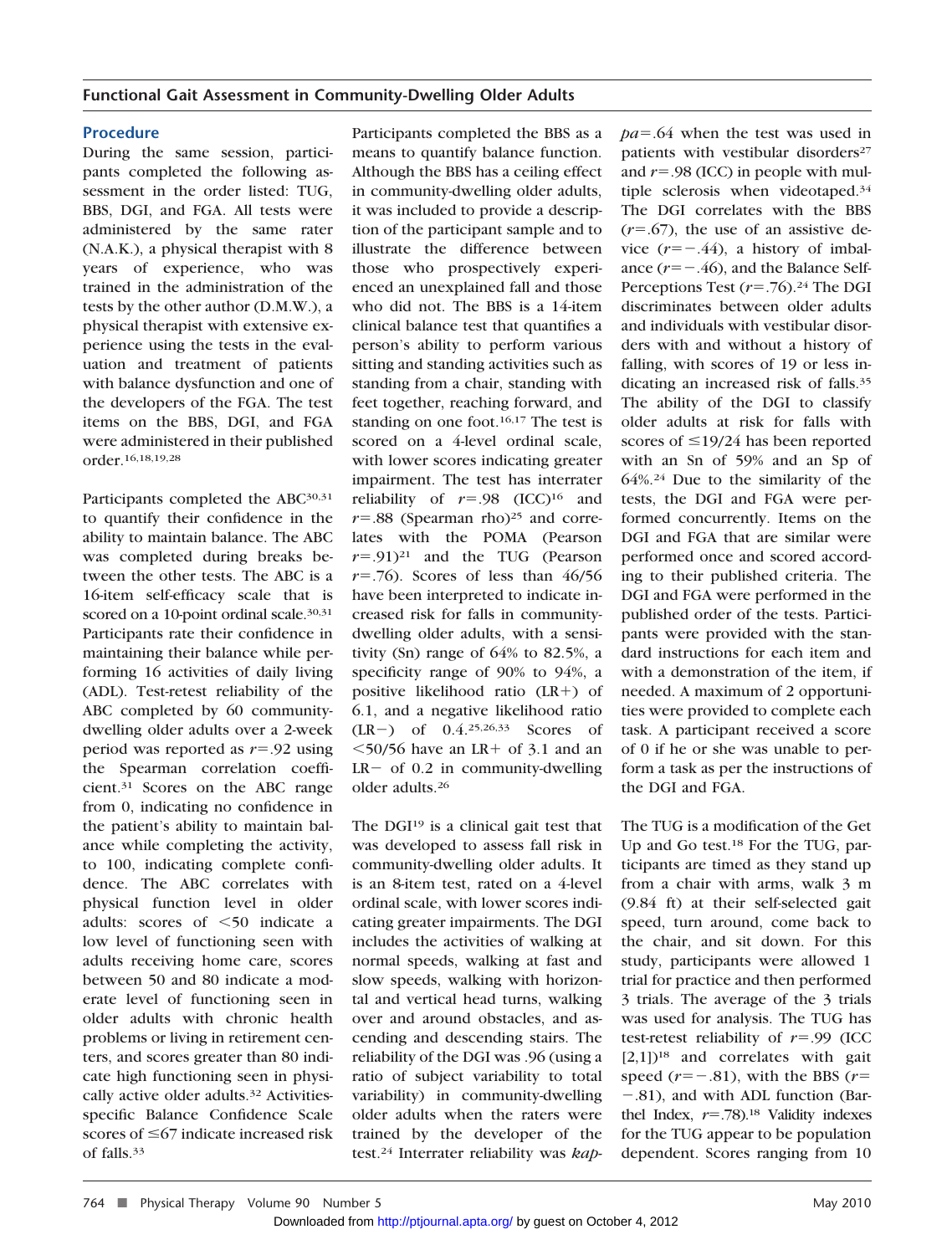to 30 seconds have been suggested to classify fall risk in communitydwelling older adults.18,22,36,37 Podsiadlo and Richardson<sup>18</sup> suggested that scores of  $\leq$ 11 seconds indicated a low risk for falls, whereas scores of 19 seconds indicated a moderate to high risk for falls.38 Shumway-Cook et al<sup>22</sup> found that scores on the TUG of  $>13.5$  seconds classified fall risk with an Sn and Sp of 87% in community-dwelling older adults,<sup>22</sup> whereas Rose and Jones<sup>36</sup> found that scores of  $>10$  seconds classified older adults with a history of falling with an Sn of 71% and an Sp of 89%. If a score of  $>$  13.5 seconds had been used by Rose and Jones,<sup>36</sup> only 30% of those with a history of falling would have been identified.

Trueblood et al37 found that scores of 20 seconds resulted in an Sn of 10% and an Sp of 95% in classifying community-dwelling older adults who fell in the ensuing 6 months. They suggested that a TUG score of  $>10$  to 12 seconds would be a more appropriate cutoff score to classify older adults who are at risk for falling. Scores of  $>11.1$  seconds on the TUG were found to be more sensitive (80%) and specific (56%) in classifying adults with vestibular and balance dysfunction who had fallen (mean age=60 years).<sup>23</sup> Scores of 7.95 seconds were found to have an Sn of 30% and an Sp of 93% in classifying people with Parkinson disease (mean age [SD] for "fallers" [people with a history of falling] $=73$ [8.6] years; mean age [SD] for "nonfallers" [people without a history of falling] = 66 [9.9] years),<sup>39</sup> and scores of 15.0 seconds resulted in an Sn of 96% and an Sp of 36% in classifying falls in older adults in a residential care facility.<sup>40</sup>

The cutoff score of  $\geq 11.0$  seconds, as suggested by Podsiadlo and Richardson18 and Trueblood et al,37 was used to determine discriminative and predictive validity. As our participants closely resemble the participants included by Trueblood et al<sup>37</sup> and were classified as fallers versus nonfallers by prospective falls, a cutoff score within the suggested range was appropriate.

To test the predictive validity of the FGA in identifying older adults who fell in the ensuing 6 months, all participants were provided with 6 months' worth of postage-paid fall calendar postcards and were asked to return them monthly.<sup>41</sup> Participants completed the calendar on a daily basis. If a fall occurred, a separate postcard was completed, providing details of the fall. The postcards were mailed back monthly, and if not received by the 10th of the following month, participants were contacted to remind them to return the cards. If participants returned a postcard indicating they had fallen, they were contacted via telephone or e-mail for additional details. *Falls* were defined as unintentionally coming in contact with any surface lower than the participant's height. Falls were further classified as *explained* or *unexplained*. A fall was considered explained if there was a medical, environmental, or task-related explanation for the fall that was unavoidable (eg, falling while skiing, slipping on ice, falling on stairs while moving furniture, a reaction to medication).<sup>42</sup> An unexplained fall was all other falls. Falls were classified by an investigator (D.M.W.) who was blinded to the participant's clinical test performance prior to the clinical test data being added to the falls database.

#### **Data Analysis**

The Spearman correlation coefficient was calculated between the TUG, ABC, and BBS to determine concurrent validity of the FGA. The discriminative validity of the FGA in classifying older adults who were at increased risk for falls by the TUG  $(\text{scores} \ge 11.0 \text{ seconds})^{18,37}$  and DGI

(scores  $\leq 19$ )<sup>24</sup> was determined using receiver operator curves (ROCs) with the area under the curve (AUC). The AUC was used to evaluate the effectiveness of the FGA in classifying fall risk. The greater the AUC, the better the test is in classifying fall risk. An area of 1 indicates 100% ability to classify fall risk, and an area of 0.5 indicates a 50% chance of correctly classifying fall risk. The determination of the optimum cutoff score for the FGA in correctly classifying fall risk in older adults was determined by calculating the Sn, Sp,  $LR+$ , and  $LR-$ . The scores with the highest Sn and lowest LR- were identified as the optimum cutoff scores for the FGA. The predictive validity of the FGA, TUG, and DGI in identifying future falls was determined using ROCs with the AUC. The AUCs of the tests were compared to determine which test was best in identifying future falls. The determination of the optimum cutoff score for the FGA, TUG, and DGI in correctly identifying future falls in older adults was determined by calculating the Sn, Sp,  $LR+$ , and  $LR-$ . The scores with the highest Sn and lowest LR-, therefore yielding the fewest number of false negatives, were determined to be the optimum cutoff scores for the FGA, TUG, and DGI. All statistics were performed using SPSS software, version 15.\*

#### **Role of the Funding Sources**

This work was supported by New York Physical Therapy Association Research Designated Funds and University at Buffalo's Mark Diamond Research Fund.

#### **Results**

Thirty-five participants (92%) returned their fall calendars and were included in the study. The 3 participants who did not return their fall calendars and were not included in

\* SPSS Inc, 233 S Wacker Dr, Chicago, IL 60606.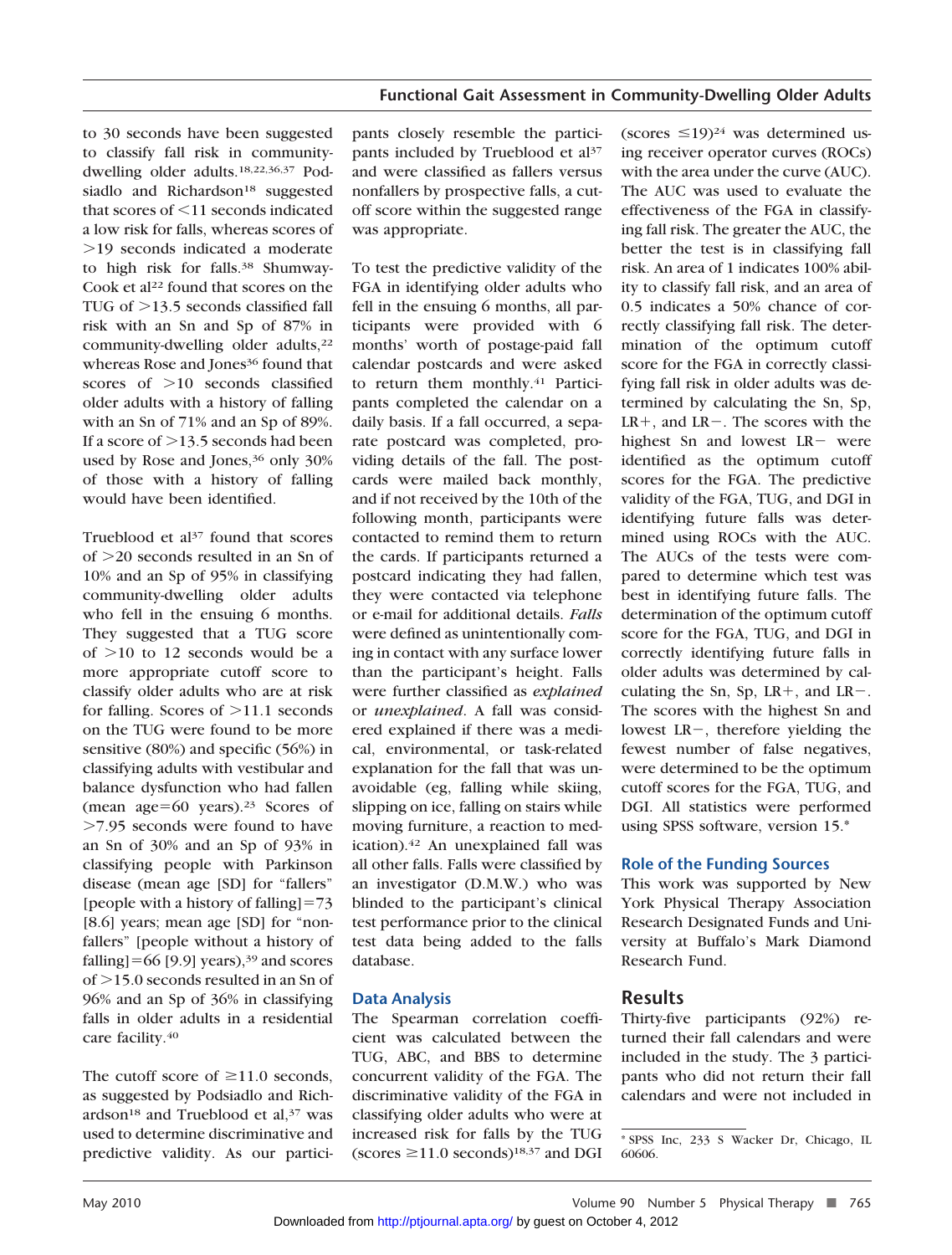

#### **Figure 1.**

Discriminative validity of the Functional Gait Assessment (FGA). (A) Relationship between FGA scores and Timed "Up & Go" Test (TUG) scores in community-dwelling older adults. The horizontal thick line is the published cutoff score for the TUG of  $\geq$ 11 s.<sup>18,37</sup> The vertical thick line is the proposed cutoff score for the FGA of  $\leq$ 22/30. (B) Relationship between the FGA scores and Dynamic Gait Index (DGI) scores in community-dwelling older adults. The horizontal thick line is the published cutoff score for the DGI of  $\leq$ 19/24.<sup>24</sup> The vertical thick line is the proposed cutoff score for the FGA of  $\leq$ 22/30. Note that there are overlapping data points, so the number of visible points on the graph may not equal the number of participants in each group.

the study did not respond to the telephone or e-mail reminders. There was no difference in demographics between those who returned their fall calendars and those who did not. Participant demographics are listed in Table 1.

#### **Concurrent Validity**

The FGA significantly correlated with the BBS, TUG, and ABC. Correlation coefficients and significance levels are listed in Table 1.

#### **Discriminative Validity**

Thirteen older adults were classified as at risk for falls based on the TUG  $(scores \geq 11.0$  seconds). The discriminative validity of the FGA is shown in Figure 1. The ROC for the FGA using the TUG scores for classification of fall risk is displayed in Figure 2A. The AUC was 0.87, indicating that the FGA correctly classified fall risk based on the TUG 87% of the time. The metrics for various values of the FGA to classify fall risk as indicated by TUG score are displayed in Table 2A. The optimum validity indexes are obtained with an FGA criterion score of  $\leq$ 22, which results in an Sn of 91%, an Sp of 85%, an  $LR + of 5.96$ , and an  $LR - of 0.09$ . Individuals who score  $\leq$ 22/30 on the FGA are 6 times more likely to be classified as having an increased risk of falling (based on the TUG) than those who score  $>22/30$ . The metrics of the proposed cutoff score for the FGA  $(\leq 22/30)$  to classify risk for falls as determined by scores on the TUG are presented in Table 3A.

Eight older adults were classified as being at risk for falls based on the DGI (scores  $\leq 19/24$  indicate increased risk of falls). The ROC for the FGA using the fall risk classification of the DGI is displayed in Figure 2A. The AUC was 0.93, indicating that the FGA correctly classified fall risk based on the DGI 93% of the time. The metrics for various values of the FGA to classify fall risk as in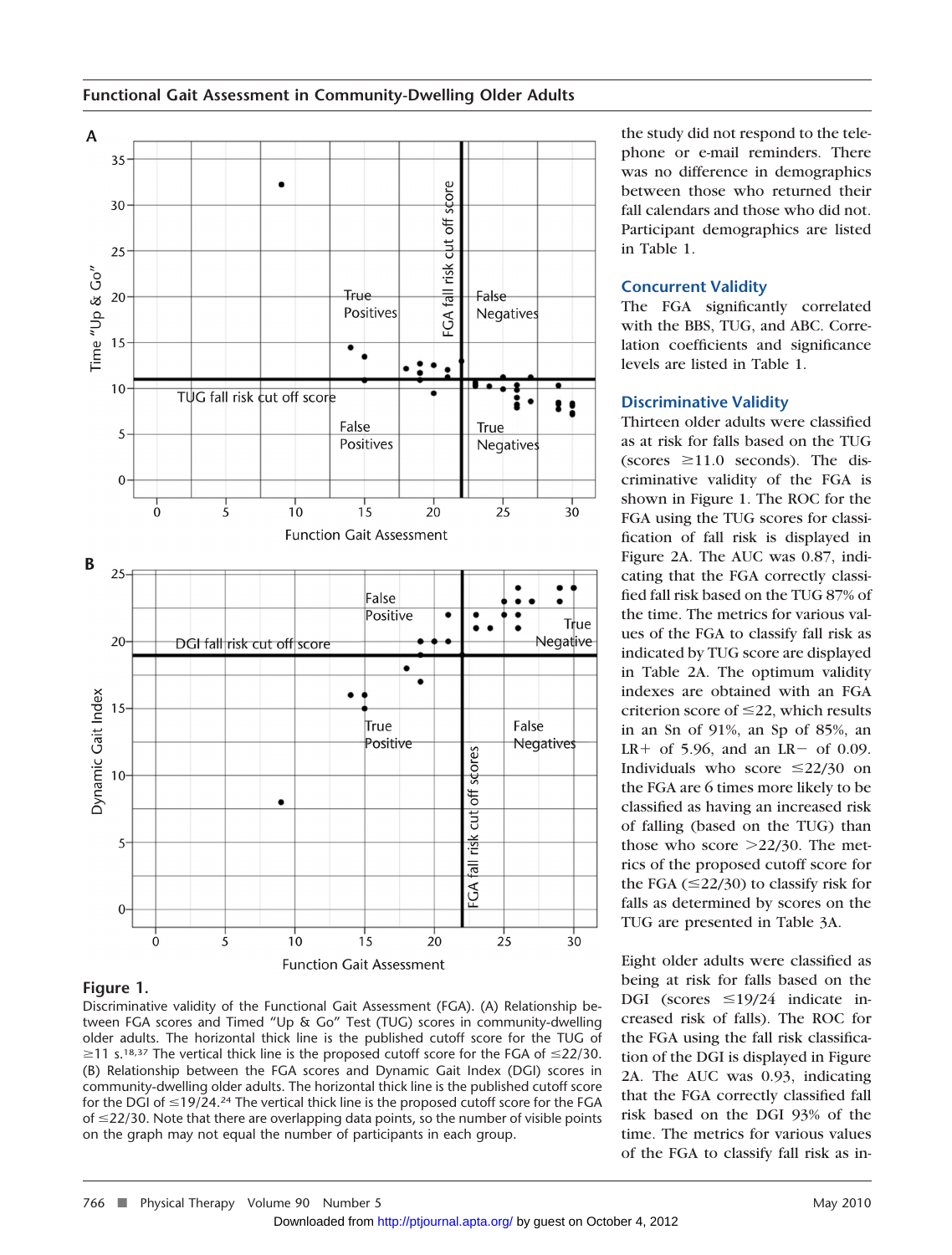dicated by the DGI are displayed in Table 2B. As with the TUG, the optimum validity indexes are obtained with an FGA criterion score of  $\leq 22$ , resulting in an Sn of 100%, an Sp of 78%, an LR+ of 4.5, and an LR- of 0. Individuals who score  $\leq$ 22/30 on the FGA are 4.5 times more likely to be at increased risk of falling (based on the DGI) than those who score  $>22/30$ . The metrics of the proposed cutoff score for the FGA  $(\leq$ 22/30) to classify fall risk as determined by scores on the DGI are presented in Table 3A.

#### **Predictive Validity**

Seventeen participants (49%) reported 18 falls over the 6 months. Of these, 6 participants (17%) reported 7 unexplained falls. The conditions of the explained falls were medication reaction  $(n=1)$ , slipping on ice  $(n=5)$ , ascending stairs or curbs while carrying objects  $(n=2)$ , moving furniture  $(n=1)$ , slipping on wet rocks at the beach  $(n=1)$ , and missing a hidden step behind a door  $(n=1)$ . No participants sustained a serious injury from a fall or obtained medical attention following a fall. Participants who reported unexplained falls differed significantly from those who did not report unexplained falls in the BBS, TUG, DGI, and the FGA but not in age, sex, height, weight, Mini-Mental State Examination score, or ABC (Tab. 1). Based on their mean scores, the older adults with unexplained falls would be classified as at risk for falls based on the published cutoff scores for the BBS, TUG, FGA, and DGI.

The FGA correctly identified all 6 of the participants who fell in the 6 months following the testing, whereas the TUG identified only 5 participants who fell (83%) and the DGI identified only 4 participants who fell (67%). The ROCs for the FGA, DGI, and TUG versus prospective falls are displayed in Figure 2B. The AUCs were 0.92 for the FGA,



#### **Figure 2.**

Receiver operator curve analyses for discriminative and predictive validity of the Functional Gait Assessment (FGA). (A) Receiver operator curve for the FGA's ability to classify fall risk in community-dwelling older adults based on Timed "Up & Go" Test (TUG) (participants with scores of  $\geq$ 11 s classified as having increased risk for falls)<sup>18,37</sup> and the Dynamic Gait Index (DGI) (participants with scores of  $\langle 19/24$  classified as having increased risk for falls).24 The area under the curve is 0.87 for the TUG and 0.96 for the DGI. The larger gray points indicate the optimum cutoff score for the FGA of 22/30. (B) The receiver operating curve for the ability of the FGA, TUG, and DGI to predict prospective falls in community-dwelling older adults. The area under the curve is 0.92 for the FGA, 0.91 for the DGI, and 0.89 for the TUG. The larger black points are the optimum cutoff scores for the FGA, DGI and TUG to predict prospective falls. The larger gray points are the proposed cutoff score for the FGA and the published cutoff scores for the DGI and TUG.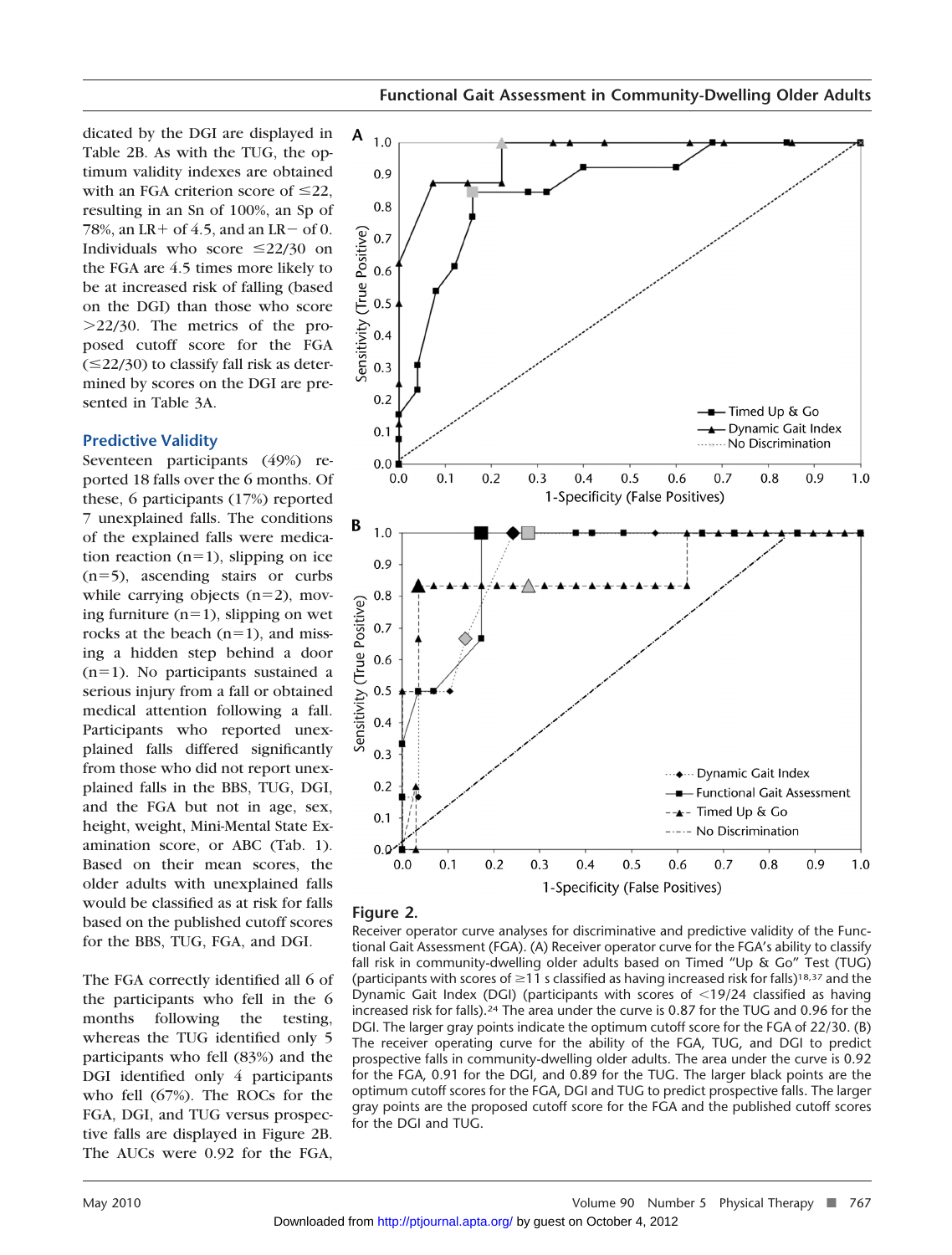#### **Table 2.**

Metrics of Individual Scores of the Functional Gait Assessment (FGA) for Classifying Increased Fall Risk*<sup>a</sup>*

**A. Metrics of Individual Scores of the FGA for Classifying Increased Risk of Falls as Determined by Timed "Up & Go" Test Scores of** >**11.0 s**

| <b>FGA</b><br>(Abnormal<br>$\leq$ Score) | <b>Sensitivity</b> | <b>Specificity</b> | $LR+$      | $LR-$      | <b>True</b><br><b>Positive</b> | <b>True</b><br><b>Negative</b> | <b>False</b><br><b>Positive</b> | <b>False</b><br><b>Negative</b> |
|------------------------------------------|--------------------|--------------------|------------|------------|--------------------------------|--------------------------------|---------------------------------|---------------------------------|
| 30                                       | 100.0%             | 0.0%               | 1.00       | <b>NaN</b> | 13                             | $\mathbf 0$                    | 22                              | $\mathbf 0$                     |
| 29                                       | 100.0%             | 18.0%              | 1.22       | 0.00       | 13                             | 4                              | 18                              | $\mathbf 0$                     |
| 28                                       | 100.0%             | 36.0%              | 1.57       | 0.00       | 13                             | 8                              | 14                              | $\mathbf 0$                     |
| 26                                       | 92.0%              | 41.0%              | 1.56       | 0.19       | 12                             | 9                              | 13                              | $\mathbf{1}$                    |
| 25                                       | 92.0%              | 64.0%              | 2.54       | 0.12       | 12                             | 14                             | 8                               | 1                               |
| 24                                       | 85.0%              | 68.0%              | 2.66       | 0.23       | 11                             | 15                             | $\overline{7}$                  | $\overline{2}$                  |
| 23                                       | 85.0%              | 73.0%              | 3.10       | 0.21       | 11                             | 16                             | 6                               | $\overline{2}$                  |
| 22                                       | 85.0%              | 86.0%              | 6.21       | 0.18       | 11                             | 19                             | 3                               | $\mathbf{z}$                    |
| 21                                       | 77.0%              | 86.0%              | 5.64       | 0.27       | 10                             | 19                             | 3                               | 3                               |
| 20                                       | 62.0%              | 86.0%              | 4.51       | 0.45       | 8                              | 19                             | 3                               | 5                               |
| 19                                       | 54.0%              | 91.0%              | 5.92       | 0.51       | $\overline{7}$                 | 20                             | $\overline{2}$                  | 6                               |
| 18                                       | 31.0%              | 96.0%              | 6.77       | 0.73       | 4                              | 21                             | 1                               | 9                               |
| 17                                       | 23.0%              | 96.0%              | 5.08       | 0.81       | 3                              | 21                             | 1                               | 10                              |
| 15                                       | 15.0%              | 100.0%             | <b>NaN</b> | 0.85       | $\overline{2}$                 | 22                             | 0                               | 11                              |
| 12                                       | 8.0%               | 100.0%             | <b>NaN</b> | 0.92       | 1                              | 22                             | $\Omega$                        | 12                              |
| 8                                        | 0.0%               | 100.0%             | <b>NaN</b> | 1.00       | $\Omega$                       | 22                             | $\Omega$                        | 13                              |

**B. Metrics of Individual Scores of the FGA for Classifying Increased Fall Risk as Determined by Scores of** <**19 on the Dynamic Gait Index**

| <b>FGA</b><br>(Abnormal<br>$\leq$ Score) | <b>Sensitivity</b> | <b>Specificity</b> | $LR+$      | $LR-$      | <b>True</b><br><b>Positive</b> | <b>True</b><br><b>Negative</b> | <b>False</b><br><b>Positive</b> | <b>False</b><br><b>Negative</b> |
|------------------------------------------|--------------------|--------------------|------------|------------|--------------------------------|--------------------------------|---------------------------------|---------------------------------|
| 30                                       | 100.0%             | 0.0%               | 1.00       | <b>NaN</b> | 8                              | $\Omega$                       | 27                              | $\mathbf 0$                     |
| 29                                       | 100.0%             | 14.8%              | 1.17       | 0.00       | 8                              | 4                              | 23                              | $\mathbf 0$                     |
| 28                                       | 100.0%             | 29.6%              | 1.42       | 0.00       | 8                              | 8                              | 19                              | $\mathbf 0$                     |
| 26                                       | 100.0%             | 37.0%              | 1.59       | 0.00       | 8                              | 10                             | 17                              | $\mathbf 0$                     |
| 25                                       | 100.0%             | 55.6%              | 2.25       | 0.00       | 8                              | 15                             | 12                              | $\mathbf 0$                     |
| 24                                       | 100.0%             | 63.0%              | 2.70       | 0.00       | 8                              | 17                             | 10                              | $\mathbf 0$                     |
| 23                                       | 100.0%             | 66.7%              | 3.00       | 0.00       | 8                              | 18                             | 9                               | $\mathbf 0$                     |
| 22                                       | 100.0%             | 75.8%              | 4.50       | 0.00       | 8                              | 21                             | 6                               | $\mathbf 0$                     |
| 21                                       | 87.5%              | 75.8%              | 3.94       | 0.16       | 6                              | 21                             | 6                               | $\overline{2}$                  |
| 20                                       | 87.5%              | 85.2%              | 5.91       | 0.15       | 6                              | 23                             | 4                               | $\overline{2}$                  |
| 19                                       | 87.5%              | 92.6%              | 11.81      | 0.14       | 6                              | 25                             | $\overline{2}$                  | $\overline{2}$                  |
| 18                                       | 62.5%              | 100.0%             | <b>NaN</b> | 0.38       | 5                              | 27                             | 0                               | 3                               |
| 16                                       | 50.0%              | 100.0%             | <b>NaN</b> | 0.50       | 3                              | 27                             | $\Omega$                        | 5                               |
| 14                                       | 25.0%              | 100.0%             | <b>NaN</b> | 0.75       | $\overline{2}$                 | 27                             | $\Omega$                        | 6                               |
| 11                                       | 12.5%              | 100.0%             | <b>NaN</b> | 0.88       | 1                              | 27                             | $\Omega$                        | $\overline{7}$                  |
| 8                                        | 0.0%               | 100.0%             | <b>NaN</b> | 1.00       | $\mathbf 0$                    | 27                             | 0                               | 8                               |

a LR+=positive likelihood ratio, LR-=negative likelihood ratio. Optimal cutoff scores are indicated in bold type.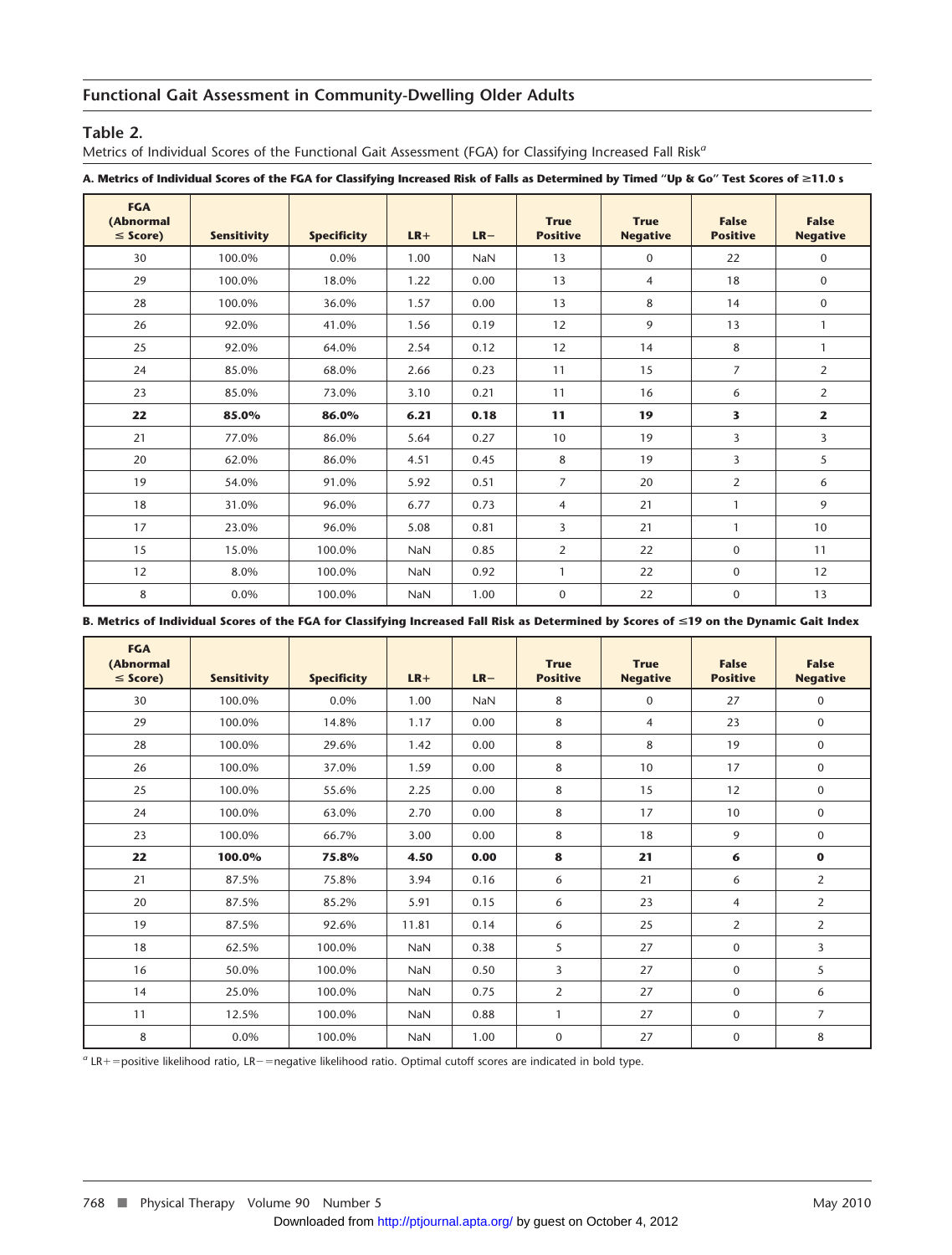#### **Table 3.**

Metrics of the Functional Gait Assessment (FGA) to Classify Increased Risk of Falls and Predict Prospective Falls*<sup>a</sup>*

#### **A. Metrics of the FGA Using a Cutoff Score of 22/30 to Classify Increased Risk of Falls as Determined by the Timed "Up & Go" Test (TUG) and Dynamic Gait Index (DGI)**

|                                                                | <b>DGI</b>          | <b>TUG</b>                |
|----------------------------------------------------------------|---------------------|---------------------------|
| Score that indicates increased risk for falls                  | $\leq 19^{24}$      | $\geq$ 11 s <sup>37</sup> |
| FGA criterion score that indicates increased<br>risk for falls | $\leq$ 22           | $\leq$ 22                 |
| Sensitivity                                                    | 100% (100%-100%)    | 85% (65%-104%)            |
| Specificity                                                    | 78% (62%-94%)       | 86% (72%-101%)            |
| Positive likelihood ratio                                      | $4.5(2.2-9.1)$      | $6.2(2.1-18.2)$           |
| Negative likelihood ratio                                      | $0(0-NaN)$          | $0.2(0.05-0.6)$           |
| Positive predictive value                                      | 57% (31%-83%)       | 79% (57%-100%)            |
| Negative predictive value                                      | 100% (100%-100%)    | 91% (75%-105%)            |
| Odds ratio                                                     | $\infty$            | 35.8                      |
| $\chi^2$                                                       | 5.13 ( $P < .001$ ) | 16.66 ( $P<.001$ )        |

**B. Metrics of Proposed Cutoff Scores for the FGA and Published Cutoff Scores for the DGI and TUG to Predict Prospective Falls in Community-Dwelling Older Adults**

|                                                  | <b>FGA</b>         | <b>FGA</b>         | <b>DGI</b>           | <b>TUG</b>          |
|--------------------------------------------------|--------------------|--------------------|----------------------|---------------------|
| Score that indicates increased<br>risk for falls | $\leq$ 20          | $\leq$ 22          | $\leq 1924$          | ≥11 s <sup>37</sup> |
| Sensitivity                                      | 100% (100%-100%)   | 100% (100%-100%)   | 67% (29%-104%)       | 83% (54%-113%)      |
| Specificity                                      | 83% (69%-97%)      | 72% (56%-89%)      | 86% (74%-99%)        | 72% (56%-89%)       |
| Positive likelihood ratio                        | $5.8(2.6 - 12.88)$ | $3.6(2.0-6.5)$     | $4.78(1.66 - 14.11)$ | $3.0(1.5-6.0)$      |
| Negative likelihood ratio                        | $0.0$ (0–NaN)      | $0(0-NaN)$         | $0.4(0.21-1.21)$     | $0.2(0-1.4)$        |
| Positive predictive value                        | 58% (30%-86%)      | 43% (17%-69%)      | 50% (15%-85%)        | 39% (12%-65%)       |
| Negative predictive value                        | 100% (100%-100%)   | 100% (100%-100%)   | 93% (74%-111%)       | 96% (84%-107%)      |
| Odds ratio                                       | $\infty$           | $\infty$           | 12.5                 | 13.1                |
|                                                  | 11.92 ( $P<.001$ ) | 10.55 ( $P<.001$ ) | 7.67 ( $P < 01$ )    | 6.43 ( $P < 0.03$ ) |

*a* Confidence intervals shown in parentheses. NaN=not a number.

0.91 for the DGI, and 0.89 for the TUG. The metrics for various values of the FGA, DGI, and TUG to predict prospective falls are listed in Table 4. The optimum cutoff score for the FGA to identify falls was  $\leq 20/30$ . The optimum cutoff score for the DGI to identify prospective falls was  $\leq$ 20/24. The optimum cutoff score for the TUG was  $\geq 12.3$  seconds. Metrics for the FGA to predict future falls with cutoff scores of 20 and 22 and for previously established cutoff scores for the DGI and TUG are listed in Table 3B.

#### **Discussion**

Although an FGA cutoff score of  $\leq$ 22/30 provided the optimum metrics to classify fall risk in older adults as identified by scores on the TUG and DGI, an FGA score of  $\leq 20/30$ provided the optimum metrics in identifying older adults who sustained unexplained falls in the following 6 months. However, when classifying fall risk in older adults, it is more important to have more false positives than false negatives. The consequences of falsely classifying someone at risk for falling are greater than providing intervention to someone with a lower risk for falls. Al-

though someone may not be at increased risk for falling in the following 6 months, lower scores on the FGA are correlated with slower gait speeds and other measures of imbalance and frailty that may influence a person's mobility and ultimately increase the risk of falling or other consequences of decreased mobility.8 Providing intervention early may deter some of these complications. Therefore, we propose that clinicians use the more conservative criterion score of  $\leq$ 22/30 to classify increased risk for falls in older adults.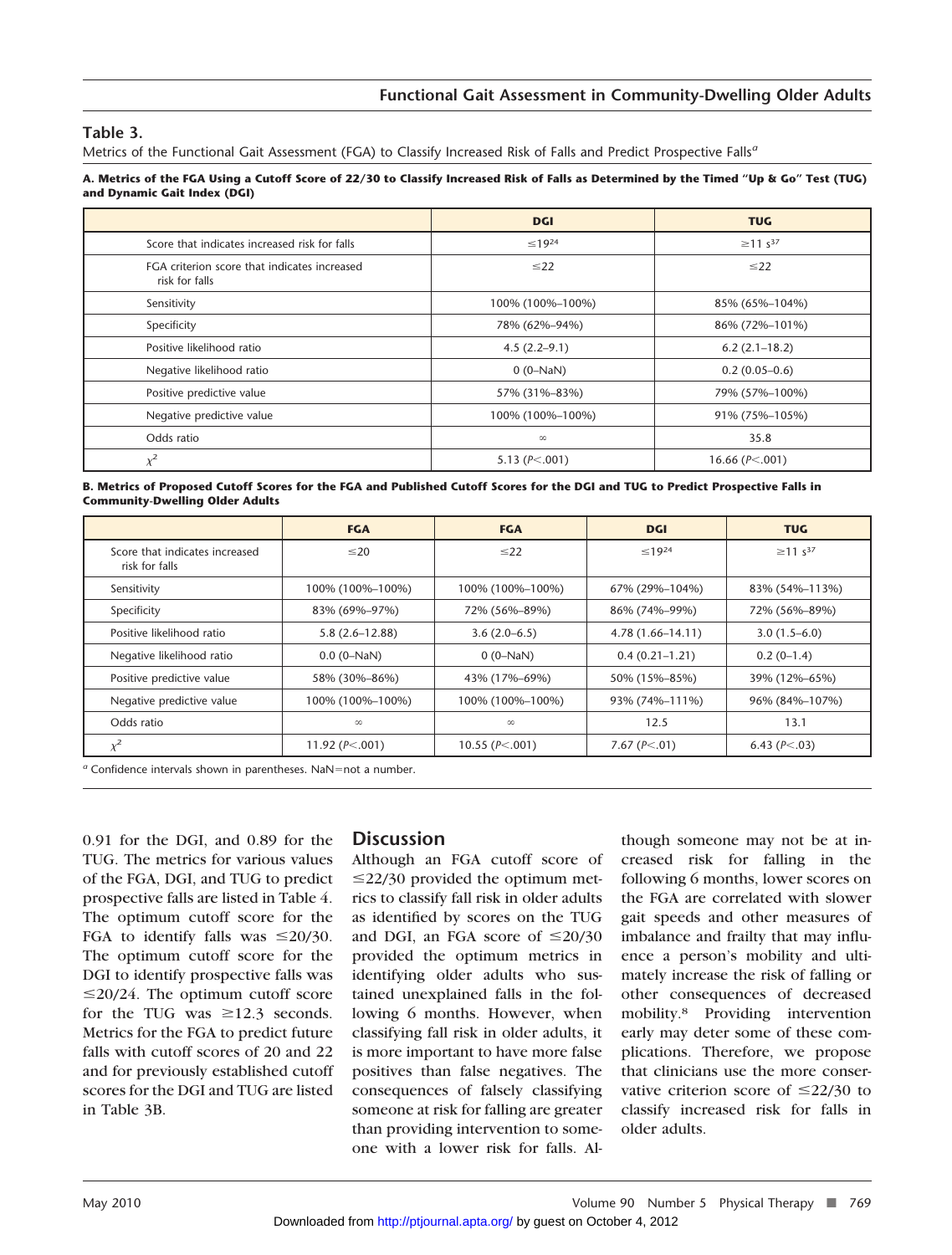#### **Table 4.**

Metrics of Individual Scores on the Functional Gait Assessment (FGA), Dynamic Gait Index (DGI), and Timed "Up & Go" Test (TUG) for Identifying Prospective Falls in Community-Dwelling Older Adults*<sup>a</sup>*

|  |  | A. Metrics of Individual Scores on the FGA for Identifying Prospective Falls in Community-Dwelling Older Adults |  |
|--|--|-----------------------------------------------------------------------------------------------------------------|--|
|  |  |                                                                                                                 |  |

| <b>FGA</b><br>(Abnormal<br>$\leq$ Score) | <b>Sensitivity</b> | <b>Specificity</b> | $LR+$      | $LR-$      | <b>True</b><br><b>Positive</b> | <b>True</b><br><b>Negative</b> | <b>False</b><br><b>Positive</b> | <b>False</b><br><b>Negative</b> |
|------------------------------------------|--------------------|--------------------|------------|------------|--------------------------------|--------------------------------|---------------------------------|---------------------------------|
| 30                                       | 100.0%             | $0.0\%$            | 1.00       | <b>NaN</b> | 6                              | $\mathbf{0}$                   | 29                              | $\mathbf 0$                     |
| 29                                       | 100.0%             | 13.8%              | 1.16       | 0.000      | 6                              | $\overline{4}$                 | 25                              | $\mathbf 0$                     |
| 28                                       | 100.0%             | 27.6%              | 1.38       | 0.000      | 6                              | 8                              | 21                              | $\mathbf 0$                     |
| 26                                       | 100.0%             | 34.5%              | 1.53       | 0.000      | 6                              | 10                             | 19                              | $\mathbf 0$                     |
| 25                                       | 100.0%             | 51.7%              | 2.07       | 0.000      | 6                              | 15                             | 14                              | $\mathbf 0$                     |
| 24                                       | 100.0%             | 58.6%              | 2.42       | 0.000      | 6                              | 17                             | 12                              | $\mathbf 0$                     |
| 23                                       | 100.0%             | 62.1%              | 2.64       | 0.000      | 6                              | 18                             | 11                              | $\mathbf 0$                     |
| $22*$                                    | 100.0%             | 72.4%              | 3.63       | 0.000      | 6                              | 21                             | 8                               | $\mathbf 0$                     |
| 21                                       | 100.0%             | 75.9%              | 4.14       | 0.000      | 6                              | 22                             | $\overline{7}$                  | $\mathbf 0$                     |
| 20                                       | 100.0%             | 82.8%              | 5.80       | 0.000      | 6                              | 24                             | 5                               | $\mathbf o$                     |
| 19                                       | 66.7%              | 82.8%              | 3.87       | 0.403      | 4                              | 24                             | 5                               | 2                               |
| 18                                       | 50.0%              | 93.1%              | 7.25       | 0.537      | 3                              | 27                             | $\overline{2}$                  | 3                               |
| 16                                       | 50.0%              | 96.6%              | 14.50      | 0.518      | 3                              | 28                             | 1                               | 3                               |
| 14                                       | 33.3%              | 100.0%             | <b>NaN</b> | 0.667      | $\overline{2}$                 | 29                             | $\Omega$                        | 4                               |
| 11                                       | 16.7%              | 100.0%             | <b>NaN</b> | 0.833      | $\mathbf{1}$                   | 29                             | $\Omega$                        | 5                               |
| 8                                        | 0.0%               | 100.0%             | <b>NaN</b> | 1.000      | $\mathbf 0$                    | 29                             | $\mathbf 0$                     | 6                               |

**B. Metrics of Individual Scores on the DGI for Identifying Prospective Falls in Community-Dwelling Older Adults**

| <b>DGI</b><br>(Abnormal<br>$\leq$ Score) | <b>Sensitivity</b> | <b>Specificity</b> | $LR+$      | $LR-$ | <b>True</b><br><b>Positive</b> | <b>True</b><br><b>Negative</b> | <b>False</b><br><b>Positive</b> | <b>False</b><br><b>Negative</b> |
|------------------------------------------|--------------------|--------------------|------------|-------|--------------------------------|--------------------------------|---------------------------------|---------------------------------|
| 24                                       | 100.0%             | $0.0\%$            | 1.00       | NaN   | 6                              | $\mathbf 0$                    | 29                              | 0                               |
| 23                                       | 100.0%             | 27.6%              | 1.38       | 0.000 | 6                              | 8                              | 21                              | $\mathbf 0$                     |
| 22                                       | 100.0%             | 44.8%              | 1.81       | 0.000 | 6                              | 13                             | 16                              | 0                               |
| 21                                       | 100.0%             | 58.6%              | 2.42       | 0.000 | 6                              | 17                             | 12                              | $\mathbf 0$                     |
| 20                                       | 100.0%             | 75.9%              | 4.14       | 0.000 | 6                              | 22                             | $\overline{\mathbf{z}}$         | $\mathbf 0$                     |
| $19*$                                    | 66.7%              | 86.2%              | 4.83       | 0.387 | $\overline{4}$                 | 25                             | 4                               | $\overline{2}$                  |
| 18                                       | 50.0%              | 89.7%              | 4.83       | 0.558 | 3                              | 26                             | 3                               | 3                               |
| 17                                       | 50.0%              | 93.1%              | 7.25       | 0.537 | 3                              | 27                             | 2                               | 3                               |
| 16                                       | 50.0%              | 96.6%              | 14.50      | 0.518 | 3                              | 28                             | 1                               | 3                               |
| 15                                       | 16.7%              | 96.6%              | 4.83       | 0.863 |                                | 28                             | 1                               | 5                               |
| 11                                       | 16.7%              | 100.0%             | <b>NaN</b> | 0.833 |                                | 29                             | $\Omega$                        | 5                               |
| 7                                        | 0.00%              | 100.0%             | <b>NaN</b> | 1.000 | $\mathbf 0$                    | 29                             | $\mathbf 0$                     | 6                               |

*(Continued)*

The prospective falls in this study were divided into explained and unexplained falls. We felt this distinction was necessary, as the follow-up period was only 6 months and environmental conditions would be different for different seasons of the year. Previous studies have considered all participants who fell, participants with injurious falls, or participants with multiple falls. Only one of the older adults in the current study had multiple falls, and no one had injurious falls. Classification of the older

adults' falls into explained and unexplained falls seemed reasonable, as many of the circumstances of the participants' explained falls were similar to those that occur in young adults.<sup>42</sup> Other studies that have monitored falls weekly or monthly using a fall cal-

Downloaded from<http://ptjournal.apta.org/>by guest on October 4, 2012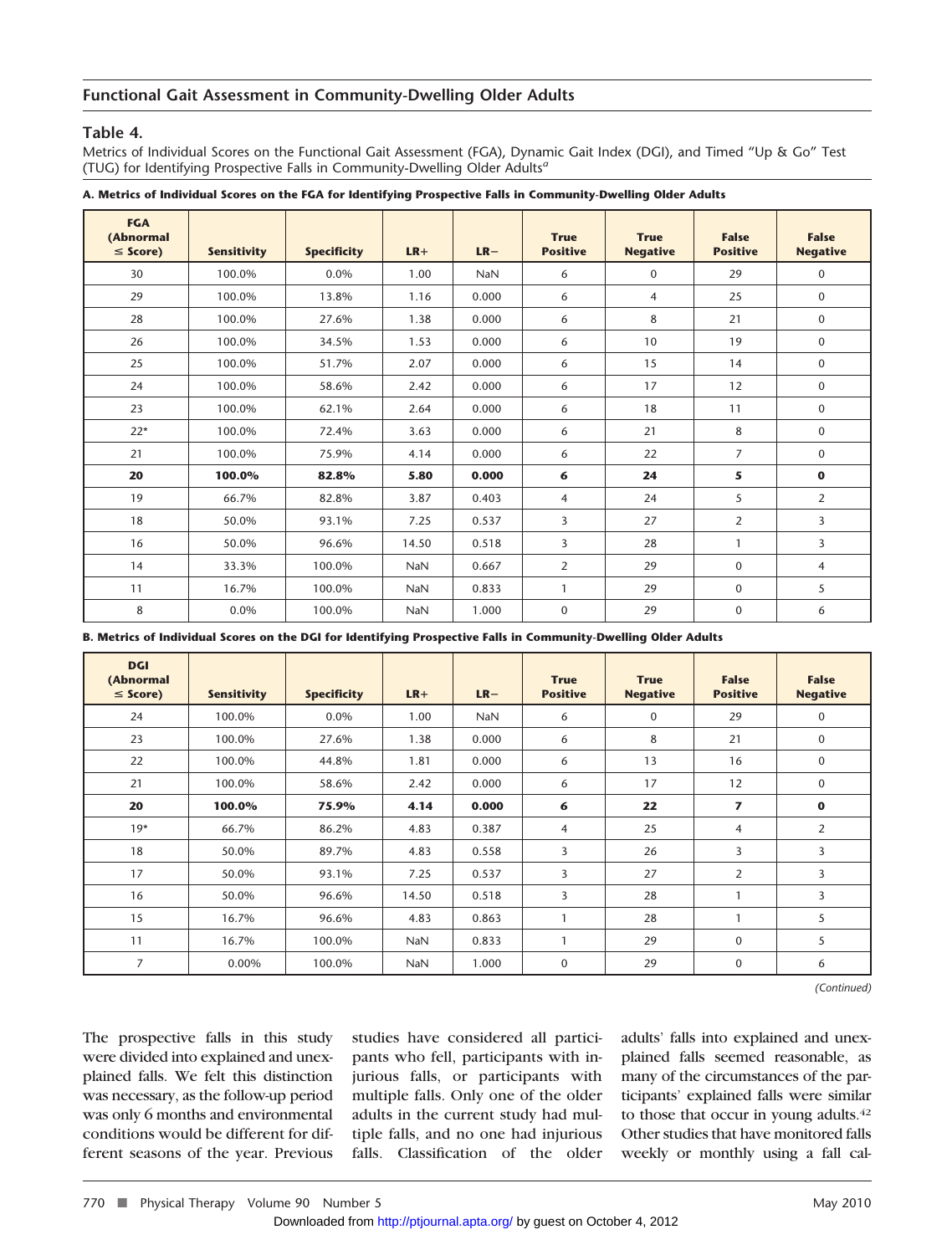#### **Table 4.**

Continued

**C. Metrics of Individual Scores on the TUG for Identifying Prospective Falls in Community-Dwelling Older Adults**

| <b>TUG</b><br>(Abnormal<br>$>$ Cutoff) | <b>Sensitivity</b> | <b>Specificity</b> | $LR+$ | $LR-$ | <b>True</b><br><b>Positive</b> | <b>True</b><br><b>Negative</b> | <b>False</b><br><b>Positive</b> | <b>False</b><br><b>Negative</b> |
|----------------------------------------|--------------------|--------------------|-------|-------|--------------------------------|--------------------------------|---------------------------------|---------------------------------|
| 6.16                                   | 100.0%             | 0.0%               | 1.00  | NaN   | 6                              | $\mathbf 0$                    | 29                              | $\mathbf 0$                     |
| 7.24                                   | 100.0%             | 3.4%               | 1.04  | 0.000 | 6                              | $\mathbf{1}$                   | 28                              | $\pmb{0}$                       |
| 7.53                                   | 100.0%             | 6.9%               | 1.07  | 0.000 | 6                              | $\overline{2}$                 | 27                              | $\mathbf 0$                     |
| 7.82                                   | 100.0%             | 10.3%              | 1.12  | 0.000 | 6                              | 3                              | 26                              | $\mathbf 0$                     |
| 8.01                                   | 100.0%             | 13.8%              | 1.16  | 0.000 | 6                              | $\overline{4}$                 | 25                              | 0                               |
| 8.18                                   | 100.0%             | 17.2%              | 1.21  | 0.000 | 6                              | 5                              | 24                              | $\mathbf 0$                     |
| 8.27                                   | 100.0%             | 20.7%              | 1.26  | 0.000 | 6                              | 6                              | 23                              | $\mathbf 0$                     |
| 8.33                                   | 100.0%             | 24.1%              | 1.32  | 0.000 | 6                              | $\overline{7}$                 | 22                              | $\pmb{0}$                       |
| 8.41                                   | 100.0%             | 27.6%              | 1.38  | 0.000 | 6                              | 8                              | 21                              | $\pmb{0}$                       |
| 8.53                                   | 100.0%             | 31.0%              | 1.45  | 0.000 | 6                              | 9                              | 20                              | $\mathbf 0$                     |
| 8.80                                   | 100.0%             | 34.5%              | 1.53  | 0.000 | 6                              | 10                             | 19                              | 0                               |
| 9.23                                   | 100.0%             | 37.9%              | 1.61  | 0.000 | 6                              | 11                             | 18                              | $\mathbf 0$                     |
| 9.65                                   | 83.3%              | 37.9%              | 1.34  | 0.439 | 5                              | 11                             | 18                              | $\mathbf{1}$                    |
| 9.87                                   | 83.3%              | 41.4%              | 1.42  | 0.403 | 5                              | 12                             | 17                              | $\mathbf{1}$                    |
| 10.08                                  | 83.3%              | 44.8%              | 1.51  | 0.372 | 5                              | 13                             | 16                              | $\mathbf{1}$                    |
| 10.24                                  | 83.3%              | 48.3%              | 1.61  | 0.345 | 5                              | 14                             | 15                              | $\mathbf{1}$                    |
| 10.28                                  | 83.3%              | 51.7%              | 1.73  | 0.322 | 5                              | 15                             | 14                              | $\mathbf{1}$                    |
| 10.34                                  | 83.3%              | 55.2%              | 1.86  | 0.302 | 5                              | 16                             | 13                              | $\mathbf{1}$                    |
| 10.37                                  | 83.3%              | 58.6%              | 2.01  | 0.284 | 5                              | 17                             | 12                              | $\mathbf{1}$                    |
| 10.51                                  | 83.3%              | 62.1%              | 2.20  | 0.269 | 5                              | 18                             | 11                              | $\mathbf{1}$                    |
| 10.76                                  | 83.3%              | 65.5%              | 2.42  | 0.254 | 5                              | 19                             | 10                              | $\mathbf{1}$                    |
| 10.90                                  | 83.3%              | 69.0%              | 2.69  | 0.242 | 5                              | 20                             | 9                               | $\mathbf{1}$                    |
| $11.07*$                               | 83.3%              | 72.4%              | 3.02  | 0.230 | 5                              | 21                             | 8                               | $\mathbf{1}$                    |
| 11.23                                  | 83.3%              | 75.9%              | 3.45  | 0.220 | 5                              | 22                             | $\overline{7}$                  | $\mathbf{1}$                    |
| 11.24                                  | 83.3%              | 79.3%              | 4.03  | 0.210 | 5                              | 23                             | 6                               | $\mathbf{1}$                    |
| 11.47                                  | 83.3%              | 82.8%              | 4.83  | 0.201 | 5                              | 24                             | 5                               | $\mathbf{1}$                    |
| 11.70                                  | 83.3%              | 86.2%              | 6.04  | 0.193 | 5                              | 25                             | $\overline{4}$                  | $\mathbf{1}$                    |
| 11.87                                  | 83.3%              | 89.7%              | 8.06  | 0.186 | 5                              | 26                             | 3                               | $\mathbf{1}$                    |
| 12.09                                  | 83.3%              | 93.1%              | 12.08 | 0.179 | 5                              | 27                             | $\overline{2}$                  | $\mathbf{1}$                    |
| 12.34                                  | 83.3%              | 96.6%              | 24.17 | 0.173 | 5                              | 28                             | 1                               | 1                               |
| 12.62                                  | 66.7%              | 96.6%              | 19.33 | 0.345 | $\overline{4}$                 | 28                             | $\mathbf{1}$                    | $\overline{2}$                  |
| 12.84                                  | 50.0%              | 96.6%              | 14.50 | 0.518 | 3                              | 28                             | $\mathbf{1}$                    | 3                               |
| 13.22                                  | 50.0%              | 100.0%             | NaN   | 0.500 | 3                              | 29                             | $\boldsymbol{0}$                | 3                               |
| 13.97                                  | 33.3%              | 100.0%             | NaN   | 0.667 | $\overline{2}$                 | 29                             | $\mathbf 0$                     | $\overline{4}$                  |
| 23.35                                  | 16.7%              | 100.0%             | NaN   | 0.833 | $\mathbf{1}$                   | 29                             | $\boldsymbol{0}$                | 5                               |
| 33.23                                  | 0.0%               | 100.0%             | NaN   | 1.000 | $\mathbf 0$                    | 29                             | $\mathbf 0$                     | 6                               |

*a* Optimum cutoff scores are in bold type. Current cut scores are indicated with asterisks. NaN=not a number.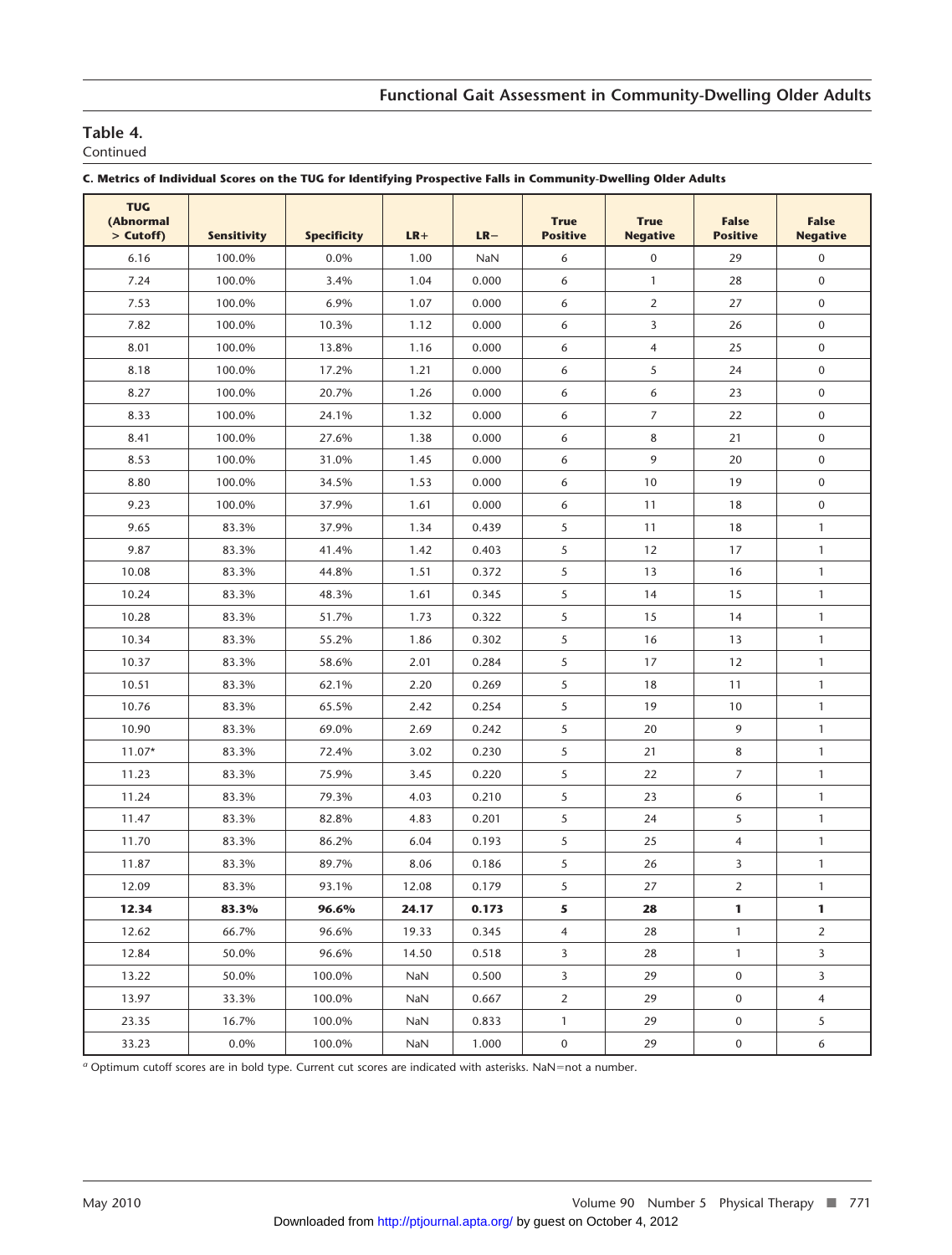endar have shown fall rates similar to those of our study (49% with 1 or more fall),  $43,44$  which are higher than the fall rates found in other studies.1–3

The criterion score recommended for the FGA in classifying fall risk is higher than the mean FGA score found by Walker et al<sup>29</sup> for older adults over 80 years of age. Seven adults over the age of 80 years participated in that study. Their mean FGA score (SD) was 20.7 (5.1). Two of the 7 participants over 80 years of age reported unexplained falls. Their scores were significantly lower than those of the other participants over 80 years of age (scores of 14 and 15). Two of the participants over 80 years of age had FGA scores of  $\leq$ 22/30 but did not fall in the ensuing 6 months. However, their FGA scores were within the normative ranges found by Walker et al<sup>29</sup> (95% confidence interval= $19.2-22.6$ ). It may be that adults over the age of 80 years have a different criterion score than adults under the age of 80 years. However, Walker et al<sup>29</sup> did not ensure that their participants had clinical balance scores within normal limits, and it is unknown how many of the older adults they tested fell following their testing. Until true normative scores are established, it is safer to use the same criterion score so that all who are at risk for falling are identified.

The FGA identified more of the people who fell in the 6 months after testing than the TUG or DGI. The FGA had a slightly larger AUC than either the DGI or TUG, indicating that the FGA is better at predicting prospective falls. The Sn of the FGA was higher than that of either the DGI or the TUG, although the Sp was lower than that of the TUG, resulting in slightly poorer  $LR +$  and  $LR -$  values. The American Geriatrics Society8 recommendation for the use of the TUG as a screening tool to classify older adults at increased risk for falls based on the metrics of the test and the ease of performance is supported by our research. However, a TUG score of  $\geq$ 12.3 seconds is the optimum cutoff score for predicting falls in the ensuing 6 months, in agreement with previous research.<sup>18,37</sup> The FGA provides excellent metrics for classify fall risk and predicting future falls.

Clinical tools such as the TUG and BBS have performed inconsistently in classifying older adults at risk for falls.22,24,26,39,40,45– 47 The identification of those at risk for falls appears to be highly dependent on the population of interest, the definition of a fall, and how the prediction is made. Clinicians often emphasize the ability of clinical balance tools to predict future falls or classify people at increased risk of falls. However, these tools also are important in identifying balance impairment and directing treatment. The FGA incorporates timed walking at speeds required to cross a street safely, the ability to walk with head movements, the ability to turn safely, the ability to walk backward, the ability to walk with vision decreased, and the ability to walk with a narrow base of support. All are necessary for daily functional mobility. These tasks may direct specific interventions directed at improving functional gait, such as walking with head turns on various surfaces or providing education on compensation techniques.

The moderate-to-strong correlations between the FGA and the ABC, BBS, and TUG indicate that the FGA provides different information than the other clinical tests and may encompass a more comprehensive measure of balance and the ability to perform various gait tasks. The FGA also has eliminated the ceiling effect demonstrated by the DGI, allowing it to be more sensitive to change.

There were several limitations in the current study. Although an adequate level of power was achieved, a relatively small sample was enrolled. The small sample size did not allow for the discriminative and predictive validity to be evaluated by decade. The study should be repeated with a larger sample size and with people of various impairments and pathologies across the life span. The older adults were followed for only 6 months to determine prospective falls. Collecting data for a longer period of time likely would have increased the number of falls reported and possibly led to a different optimum cutoff score. Further research is needed to determine other psychometric properties of the FGA, such as true normative scores, minimum detectable difference, and minimum clinically important difference.

#### **Conclusion**

A cutoff score of 22/30 on the FGA provides optimum validity for classifying fall risk in older adults at risk for falling and in predicting unexplained falls in community-dwelling older adults. The FGA appears to predict falls in community-dwelling older adults better than the currently recommended clinical tools.

Dr Wrisley provided concept/idea/research design, writing, and data analysis. Both authors provided data collection, project management, fund procurement, facilities/ equipment, and consultation (including review of manuscript before submission).

This study was approved by the Health Science Institutional Review Board of the University at Buffalo.

This work was supported by New York Physical Therapy Association Research Designated Funds and University at Buffalo's Mark Diamond Research Fund.

*This article was received February 26, 2009, and was accepted September 6, 2009.*

DOI: 10.2522/ptj.20090069

#### **References**

**1** Campbell AJ, Borrie MJ, Spears GF, et al. Circumstances and consequences of falls experienced by a community population 70 years and over during a prospective study. *Age Ageing.* 1990;19:136 –141.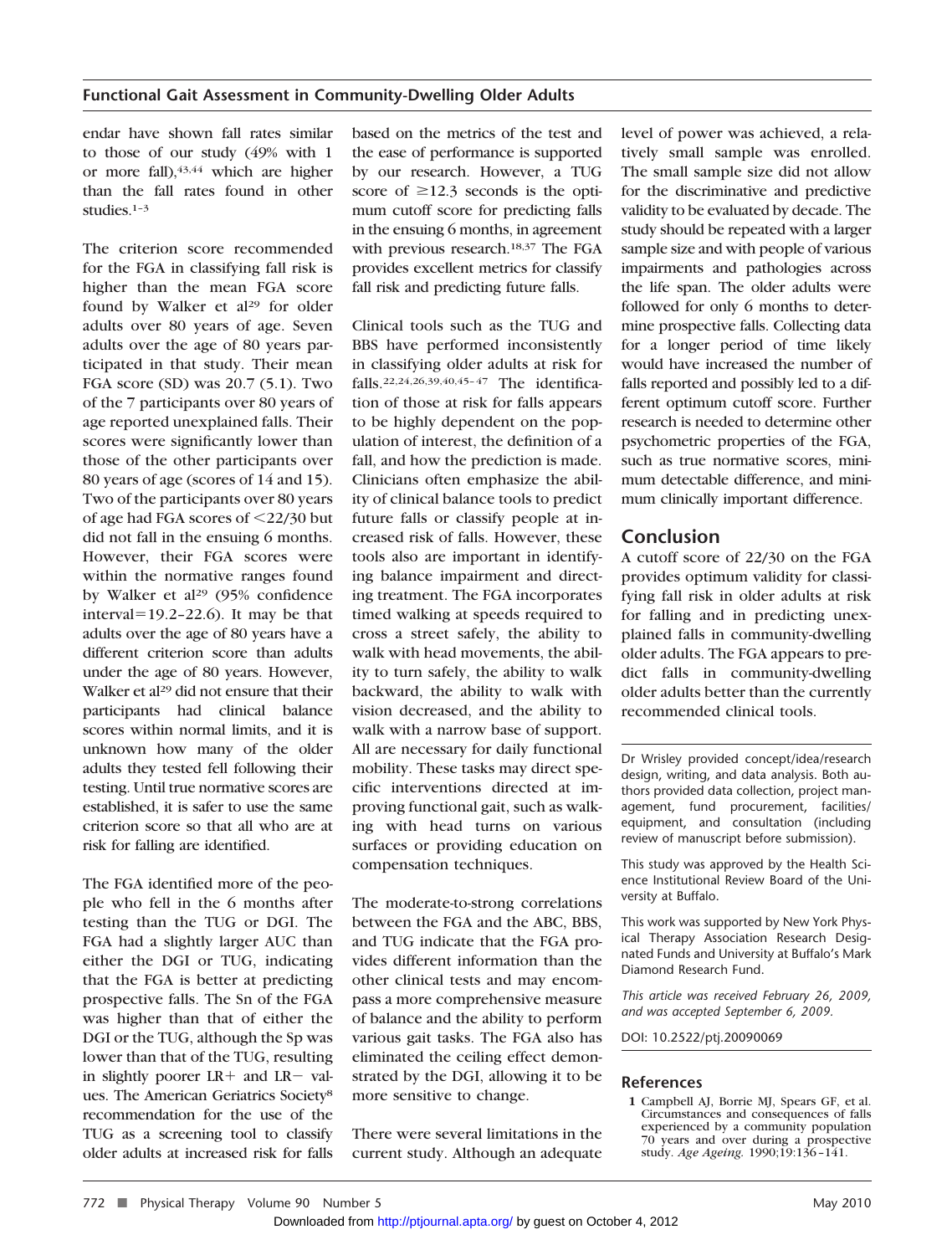- **2** Campbell AJ, Spears GF, Borrie MJ. Examination by logistic regression modelling of the variables which increase the relative risk of elderly women falling compared to elderly men. *J Clin Epidemiol.* 1990;43: 1415–1420.
- **3** Rubenstein LZ, Josephson KR. The epidemiology of falls and syncope. *Clin Geriatr Med.* 2002;18:141–158.
- **4** Brown AP. Reducing falls in elderly people: a review of exercise interventions. *Physiother Theory Pract.* 1999;15:59 – 68.
- **5** Robbins AS, Rubenstein LZ, Josephson KR, et al. Predictors of falls among elderly people: results of two population-based studies. *Arch Intern Med.* 1989;149: 1628 –1633.
- **6** Rubenstein LZ, Josephson KR, Robbins AS. Falls in the nursing home. *Ann Intern Med.* 1994;121:442– 451.
- **7** Tinetti ME, Williams TF, Mayewski R. Fall risk index for elderly patients based on number of chronic disabilities. *Am J Med.* 1986;80:429 – 434.
- **8** American Geriatrics Society, British Geriatrics Society, and American Academy of Orthopedic Surgeons Panel on Falls Prevention. Guideline for the prevention of falls in older persons. *J Am Geriatr Soc.* 2001;49:664 – 672.
- **9** Jarrett PG, Rockwood K, Carver D, et al. Illness presentation in elderly patients. *Arch Intern Med.* 1995;155:1060 –1064.
- **10** Cumming RG, Kelsey JL, Nevitt MC. Methodologic issues in the study of frequent and recurrent health problems: falls in the elderly. *Ann Epidemiol.* 1990;1:49 –56.
- **11** Cummings SR, Nevitt MC, Kidd S. Forgetting falls: the limited accuracy of recall of falls in the elderly. *J Am Geriatr Soc.* 1988; 36:613– 616.
- **12** Gillespie LD, Gillespie WJ, Robertson MC, et al. Interventions for preventing falls in elderly people. *Cochrane Database Syst Rev.* 2003;(4):CD000340.
- **13** Zijlstra GA, van Haastregt JC, van Rossum E, et al. Interventions to reduce fear of falling in community-living older people: a systematic review. *J Am Geriatr Soc.* 2007;55:603– 615.
- **14** Gillespie LD, Robertson MC, Gillespie WJ, et al. Interventions for preventing falls in older people living in the community. *Cochrane Database Syst Rev.* 2009;(2): CD007146.
- **15** Howe TE, Rochester L, Jackson A, et al. Exercise for improving balance in older people. *Cochrane Database Syst Rev.* 2007;(4):CD004963.
- 16 Berg K, Wood-Dauphinée S, Williams JI. The Balance Scale: reliability assessment with elderly residents and patients with an acute stroke. *Scand J Rehabil Med.* 1995; 27:27–36.
- 17 Berg KO, Wood-Dauphinée SL, Williams JI, Maki B. Measuring balance in the elderly: validation of an instrument. *Can J Public Health.* 1992;83(suppl 2):S7–S11.
- **18** Podsiadlo D, Richardson S. The timed "Up & Go": a test of basic functional mobility for frail elderly persons. *J Am Geriatr Soc.* 1991;39:142–148.
- **19** Shumway-Cook A, Woollacott M. *Motor Control: Theory and Practical Applications* Baltimore, MD: Williams & Wilkins; 2001.
- **20** Tinetti ME. Performance-oriented assessment of mobility problems in elderly patients. *J Am Geriatr Soc.* 1986;34:119 –126.
- **21** Berg KO, Maki BE, Williams JI, et al. Clinical and laboratory measures of postural balance in an elderly population. *Arch Phys Med Rehabil.* 1992;73:1073–1080.
- **22** Shumway-Cook A, Brauer S, Woollacott M. Predicting the probability for falls in community-dwelling older adults using the Timed Up & Go Test. *Phys Ther.* 2000; 80:896 –903.
- **23** Whitney SL, Marchetti GF, Schade A, Wrisley DM. The sensitivity and specificity of the Timed "Up & Go" and the Dynamic Gait Index for self-reported falls in persons with vestibular disorders. *J Vestib Res.* 2004;14:397– 409.
- **24** Shumway-Cook A, Baldwin M, Polissar NL, Gruber W. Predicting the probability for falls in community-dwelling older adults. Phys Ther. 1997;77:812-819.
- **25** Bogle Thorbahn LD, Newton RA. Use of the Berg Balance Test to predict falls in elderly persons. *Phys Ther.* 1996;76:576 – 583; discussion 584 –575.
- **26** Riddle DL, Stratford PW. Interpreting validity indexes for diagnostic tests: an illustration using the Berg Balance Test. *Phys Ther.* 1999;79:939 –948.
- **27** Wrisley DM, Walker ML, Echternach JL, Strasnick B. Reliability of the dynamic gait index in people with vestibular disorders. *Arch Phys Med Rehabil.* 2003;84:1528 – 1533.
- **28** Wrisley DM, Marchetti GF, Kuharsky DK, Whitney SL. Reliability, internal consistency, and validity of data obtained with the functional gait assessment. *Phys Ther.* 2004;84:906 –918.
- **29** Walker ML, Austin AG, Banke GM, et al. Reference group data for the functional gait assessment. *Phys Ther.* 2007;87: 1468 –1477.
- **30** Myers AM, Powell LE, Maki BE, et al. Psychological indicators of balance confidence: relationship to actual and perceived abilities. *J Gerontol A Biol Sci Med Sci.* 1996;51:M37–M43.
- **31** Powell LE, Myers AM. The Activitiesspecific Balance Confidence (ABC) Scale. *J Gerontol A Biol Sci Med Sci.* 1995;50: M28 –M34.
- **32** Myers AM, Fletcher PC, Myers AH, Sherk W. Discriminative and evaluative properties of the activities-specific balance confidence (ABC) Scale. *J Gerontol A Biol Sci Med Sci.* 1998;53:M287–M294.
- **33** Lajoie Y, Gallagher SP. Predicting falls within the elderly community: comparison of postural sway, reaction time, the Berg Balance Scale and the Activitiesspecific Balance Confidence (ABC) Scale for comparing fallers and non-fallers. *Arch Gerontol Geriatr.* 2004;38:11–26.
- **34** McConvey J, Bennett SE. Reliability of the Dynamic Gait Index in individuals with multiple sclerosis. *Arch Phys Med Rehabil.* 2005;86:130 –133.
- **35** Whitney SL, Hudak MT, Marchetti GF. The dynamic gait index relates to self-reported fall history in individuals with vestibular dysfunction. *J Vestib Res.* 2000;10:99 –105.
- **36** Rose DJ, Jones CJ. Predicting the probability of falls in community-residing older adults using the 8-foot Up-and-Go: a new measure of functional mobility. *J Aging Phys Act.* 2002;10:466 – 475.
- **37** Trueblood PR, Hodson-Chennault N, Mc-Cubbin A, Youngclarke D. Performance and impairment-based assessments among community dwelling elderly: sensitivity and specificity. *Issues on Aging.* 2001;24:2–6.
- **38** Lyons SS. Evidence-based protocol: fall prevention for older adults. *J Gerontol Nurs.* 2005;31:9 –14.
- **39** Dibble LE, Lange M. Predicting falls in individuals with Parkinson disease: a reconsideration of clinical balance measures. *J Neurol Phys Ther.* 2006;30:60 – 67.
- **40** Nordin E, Lindelof N, Rosendahl E, et al. Prognostic validity of the Timed Up-and-Go test, a modified Get-Up-and-Go test, staff's global judgement and fall history in evaluating fall risk in residential care facilities. *Age Ageing.* 2008;37:442–448.
- **41** Ganz DA, Higashi T, Rubenstein LZ. Monitoring falls in cohort studies of community-dwelling older people: effect of the recall interval. *J Am Geriatr Soc.* 2005;53:2190 –2194.
- **42** Talbot LA, Musiol RJ, Witham EK, Metter EJ. Falls in young, middle-aged and older community dwelling adults: perceived cause, environmental factors and injury. *BMC Public Health.* 2005;5:86.
- **43** Russell MA, Hill KD, Blackberry I, et al. The reliability and predictive accuracy of the falls risk for older people in the community assessment (FROP-Com) tool. *Age Ageing.* 2008;37:634 – 639.
- **44** Shumway-Cook A, Silver IF, LeMier M, et al. Effectiveness of a community-based multifactorial intervention on falls and fall risk factors in community-living older adults: a randomized, controlled trial. *J Gerontol A Biol Sci Med Sci.* 2007;62: 1420 –1427.
- **45** Botolfsen P, Helbostad JL, Moe-Nilssen R, Wall JC. Reliability and concurrent validity of the Expanded Timed Up-and-Go test in older people with impaired mobility. *Physiother Res Int.* 2008;13:94 –106.
- **46** Muir SW, Berg K, Chesworth B, Speechley M. Use of the Berg Balance Scale for predicting multiple falls in communitydwelling elderly people: a prospective study. *Phys Ther.* 2008;88:449 – 459.
- **47** van Iersel MB, Munneke M, Esselink RA, et al. Gait velocity and the Timed-Upand-Go test were sensitive to changes in mobility in frail elderly patients. *J Clin Epidemiol.* 2008;61:186 –191.